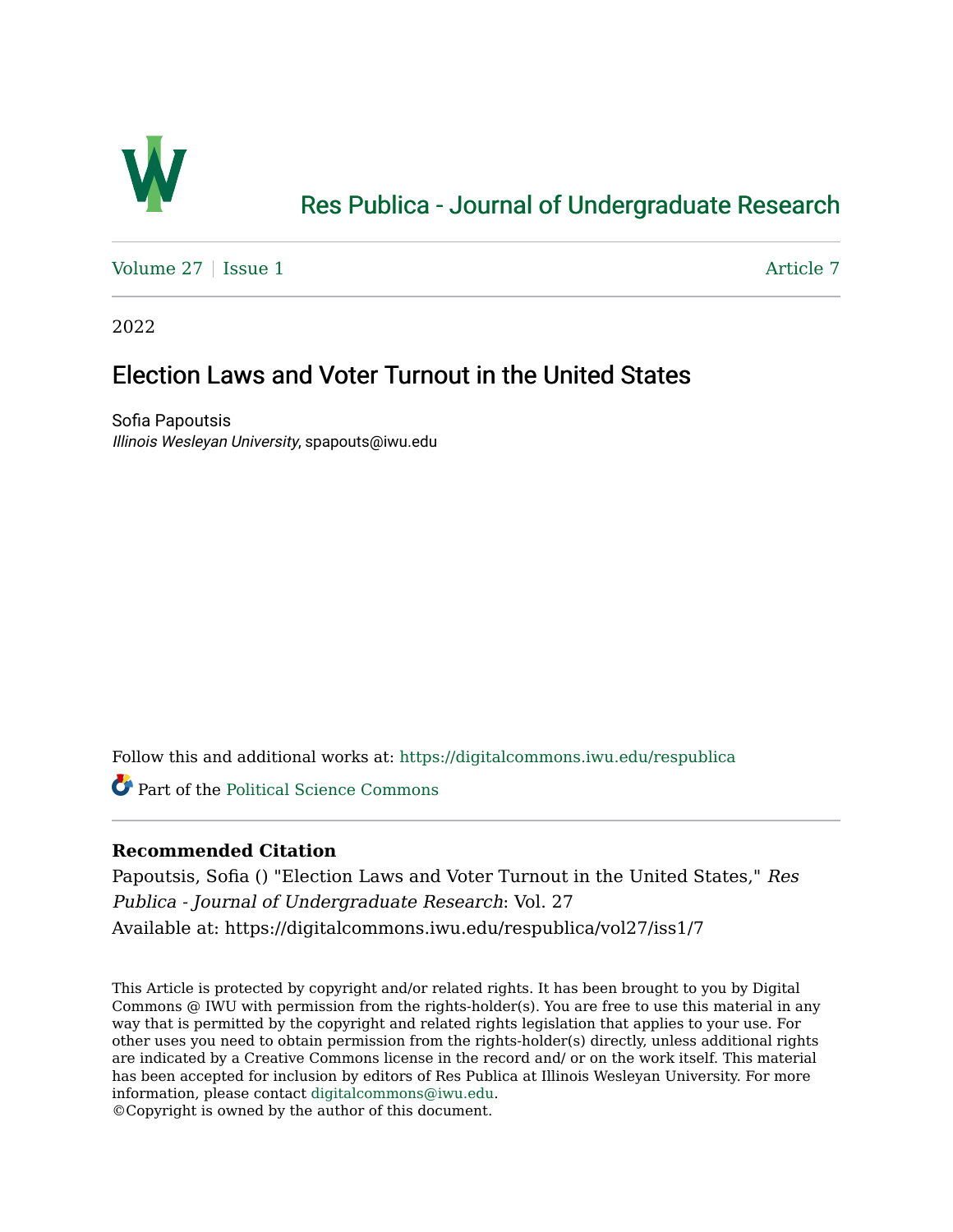# Election Laws and Voter Turnout in the United States

# **Abstract**

Over the last decade, electoral reform has become a topic of intense controversy in the United States. While Republicans highlight the need for strict voting laws to prevent voter fraud and maintain election integrity, Democrats argue that these laws create barriers to voting and decrease voter turnout. How have U.S. voting laws evolved over the last decade? How do these changes affect voter turnout? Which voting laws have the greatest impact on voter turnout? Researchers Larocca and Klemanski (2011) provide answers to some of these questions through an empirical analysis on the effects of state-level election laws and reforms on voter turnout in the 2000, 2004, and 2008 presidential elections. Using a cost-benefit model, the authors find evidence to support their hypothesis: reducing both the number of trips and the number of tasks required to vote has the most positive impact on voter turnout. Building on this I hypothesize that states with more restrictive voter laws will have a lower voter turnout than states with less restrictive voter laws. I also hypothesize that voter registration deadlines will have the greatest impact on voter turnout. Compiling state-level data on early in-person voting, absentee voting, voter identification requirements, and voter registration deadlines from 2012, 2016, and 2020, I use linear regression to analyze the effects of the average restrictiveness of voting laws on voter turnout. The results of this model reveal that voting law restrictiveness has a highly suggestive effect on voter turnout. As the average restrictiveness of voting laws increased, voter turnout decreased anywhere from 4.7 to 8.0 percent. In addition, voter registration deadlines had a significant impact on voter turnout in all three election years. These results provide compelling implications for future policy proposals regarding election laws. They also pose interesting questions for future research relating to who is most affected by these voting laws.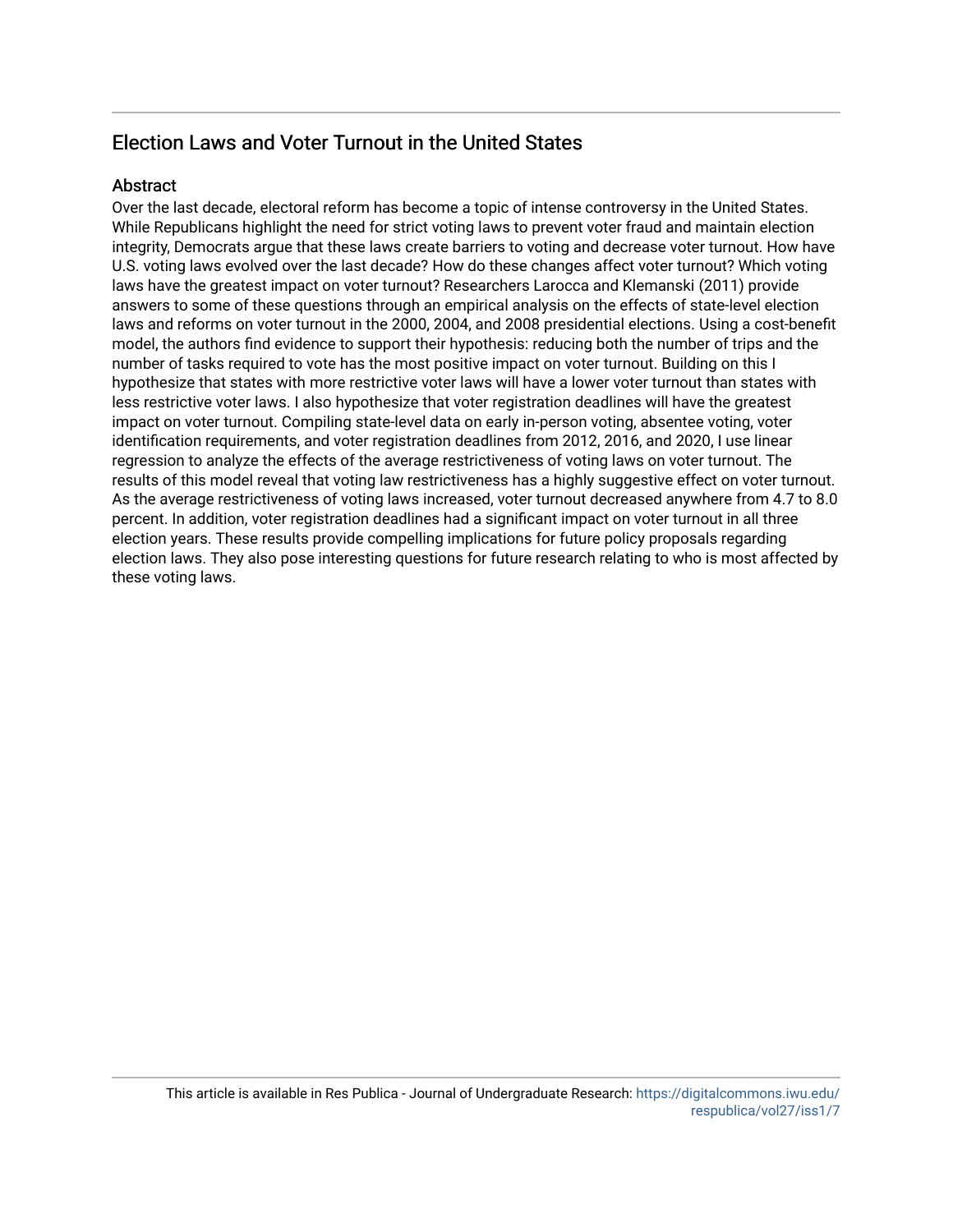# **Election Laws and Voter Turnout in the United States**

Sofia Papoutsis

### **Abstract**

*Over the last decade, electoral reform has become a topic of intense controversy in the United States. While Republicans highlight the need for strict voting laws to prevent voter fraud and maintain election integrity, Democrats argue that these laws create barriers to voting and decrease voter turnout. How have U.S. voting laws evolved over the last decade? How do these changes affect voter turnout? Which voting laws have the greatest impact on voter turnout? Researchers Larocca and Klemanski (2011) provide answers to some of these questions through an empirical analysis on the effects of state-level election laws and reforms on voter turnout in the 2000, 2004, and 2008 presidential elections. Using a cost-benefit model, the authors find evidence to support their hypothesis: reducing both the number of trips and the number of tasks required to vote has the most positive impact on voter turnout. Building on this I hypothesize that states with more restrictive voter laws will have a lower voter turnout than states with less restrictive voter laws. I also hypothesize that voter registration deadlines will have the greatest impact on voter turnout. Compiling state-level data on early in-person voting, absentee voting, voter identification requirements, and voter registration deadlines from 2012, 2016, and 2020, I use linear regression to analyze the effects of the average restrictiveness of voting laws on voter turnout. The results of this model reveal that voting law restrictiveness has a highly suggestive effect on voter turnout. As the average restrictiveness of voting laws increased, voter turnout decreased anywhere from 4.7 to 8.0 percent. In addition, voter registration deadlines had a significant impact on voter turnout in all three election years. These results provide compelling implications for future policy proposals regarding election laws. They also pose interesting questions for future research relating to who is most affected by these voting laws.*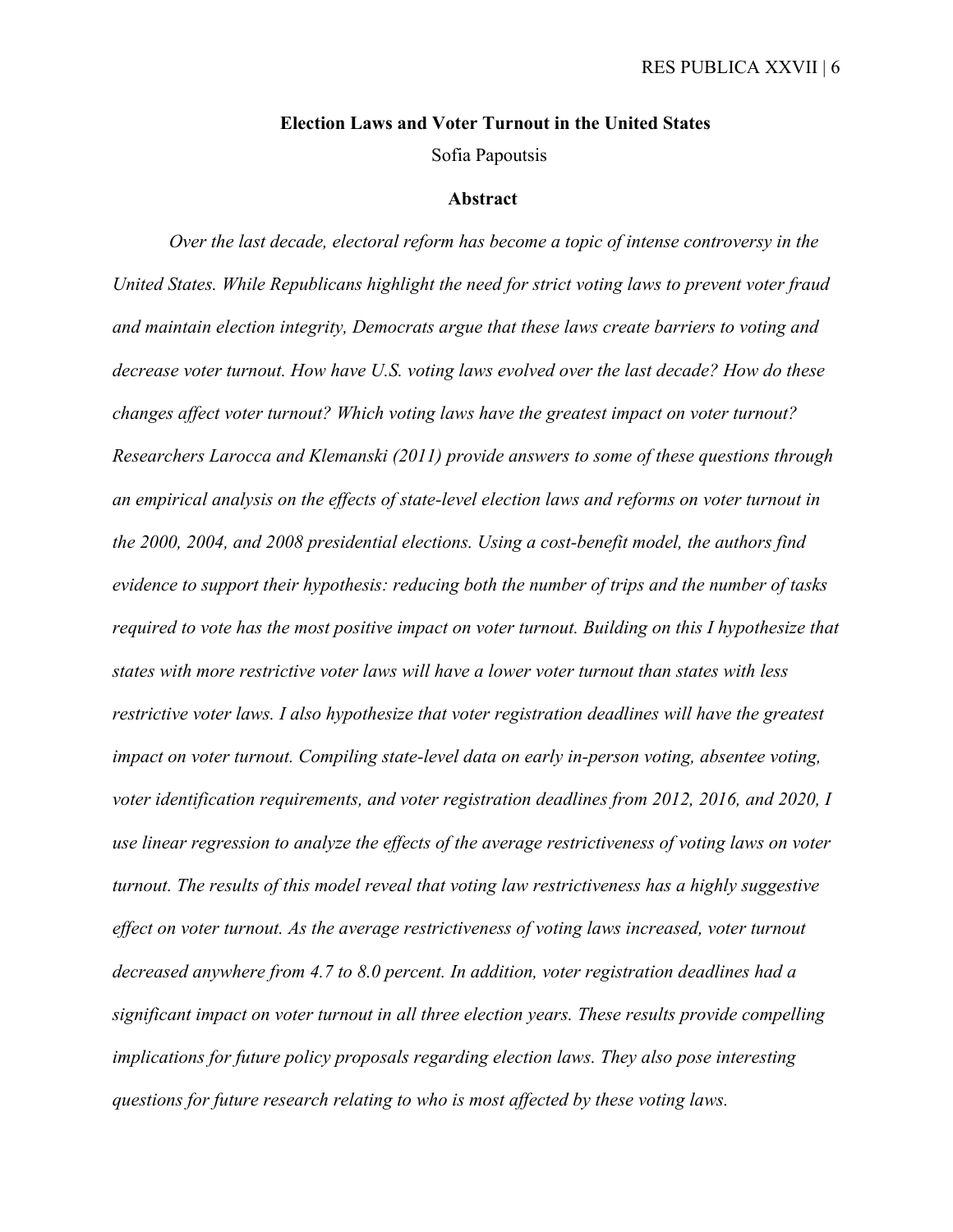## **Introduction**

One of the fundamental pillars of democracy is free and fair elections. Adam Przeworksi's *Why Bother with Elections?* argues that the playing field of democracy is never absolutely level, and elections are inherently imperfect. In particular, he demonstrates how elections are skewed towards incumbents and those with money. For example, "control over legislation grants incumbents an opportunity to adopt legal instruments in their favor" (p.51). In office, parties can use resources at their disposal to manipulate election rules and legally discriminate against voters. These laws are often accompanied by a rhetoric of promoting democracy through election integrity. While these laws may appear neutral at face value, they are not equal in their effects. For example, "voter identification cards in the United States are portrayed as a measure to avoid fraud even if they are intended to make voting more difficult for poor people" (p.56). Moreover, given the goals of candidates and political parties to win elections, "it is unreasonable to expect that competing parties might abstain from doing whatever they can to enhance their electoral advantage" (p.73). Przeworski's analysis of elections poses many interesting questions relating to recent U.S. electoral reform and the overall state of democracy. How have U.S. voting laws evolved over the last decade? How do these changes affect voter turnout? Which groups are most affected? In short, assessing the quality of democracy requires understanding by what means and mechanisms it is systematically skewed.

This paper takes up that question by using empirical research methods to analyze electoral reform and assess its impact on political participation. Explaining the relationship between state-level election reform and voter turnout requires an understanding of how voters decide whether to vote or not. The rational choice theory of political participation and the cost-benefit model of voter turnout considers voters as rational decision-makers who weigh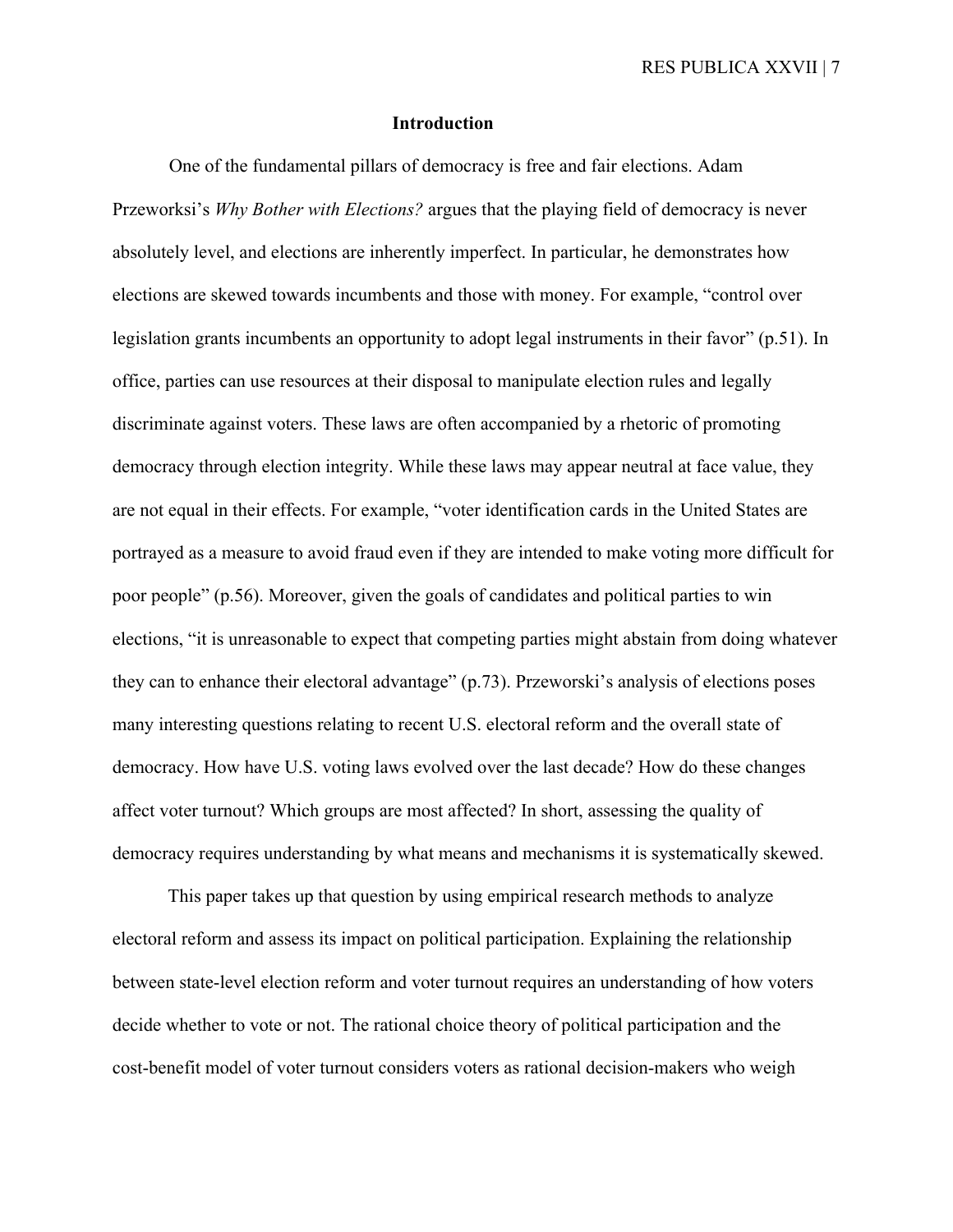the costs and benefits of voting when choosing to vote. Larocca and Klemanski (2011) refine the cost-benefit model by categorizing the costs into two dimensions: (1) the number of physical trips needed to vote and (2) the number of discrete tasks necessary to vote. This model suggests that when states increase the restrictiveness of their voting laws, they are also increasing the costs of voting. As voting costs increase, individuals are less likely to vote. Therefore, I hypothesize that states with more restrictive voting laws will have a lower voter turnout than states with less restrictive voting laws.

Understanding the current state of electoral politics and how states propose and adopt voting laws requires some knowledge of the history of U.S. voting policies. In 1965, Congress passed the most significant piece of voter access legislation at that time with the Voting Rights Act of 1965. This law was designed to protect minority rights and prohibit racial discrimination in voting. The law ensured that state and local governments do not pass laws or policies that deny American citizens the right to vote on the basis of race. As mandated by Section 4 of the Voting Rights Act, states and jurisdictions with histories of systemic racial discrimination in their voting laws were required to receive federal government approval before making changes to their election rules. For the next nearly half a century, amendments and extensions would be added to increase voting rights and expand voter access to millions of Americans. However, on June 25, 2013, the Supreme Court changed the landscape for electoral politics and state voting laws. In the court case of *Shelby County v Holder,* the Supreme Court ruled that Sections 4 and 5 of the Voting Rights Act are unconstitutional. In a 5-4 decision, the Court argued that the constraints of these sections on the states and jurisdictions in question are outdated and do not reflect the changes made in the last 50 years to narrow the voting turnout gap<sup>1</sup>. As state voting laws were already somewhat mixed in their level of restrictiveness versus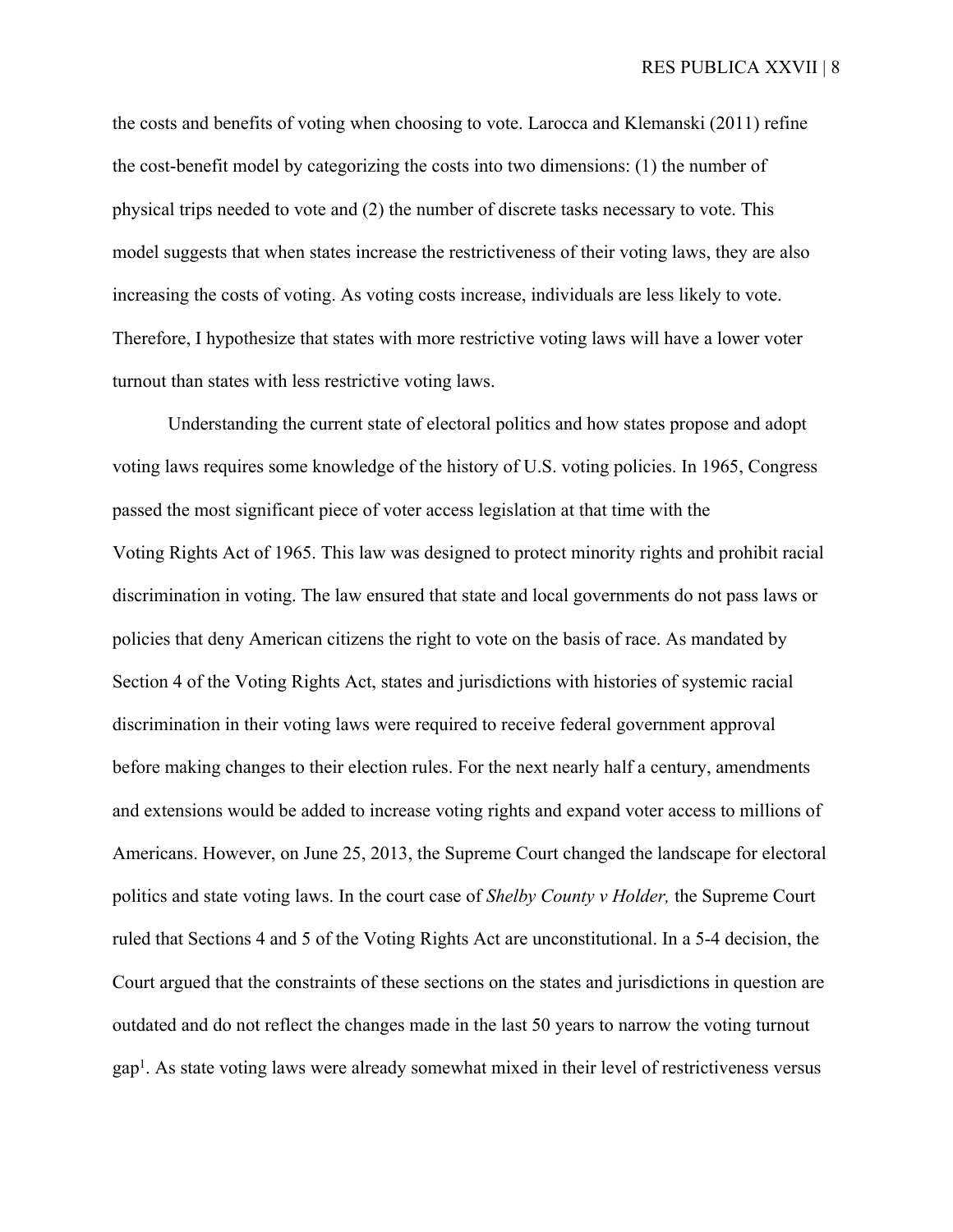openness, this decision gave many states the green light to adopt restrictive laws.

# **Literature Review**

Understanding the relationship between election laws and voter turnout requires reading relevant literature relating to the questions posed earlier in this paper: how do voting laws affect voter turnout? Does restrictiveness influence turnout? Who is most affected by barriers to voting? Which voting laws have the greatest impact on voter turnout? Considering the research designs of other authors will help determine how to test multiple hypotheses and gather the necessary data for this study.

In recent years, voter identification laws have become a topic of intense partisan conflict. Data from the last two decades show subtle variation in the relationship between voter ID requirements and voter turnout (Highton, 2017). Comparing competing theoretical arguments, research design methods, and empirical results of four studies analyzing the effects of voter identification laws, Highton summarizes that no study reported an overall turnout effect greater than four percentage points. However, Highton notes that a complicating factor to these studies is that the strict photo ID requirement - which has the most substantial effects on voter turnout but has only been in place in a small number of states and for a relatively small number of elections - does not yet show the true effects of strict voter ID laws on voter turnout. While the strict photo ID requirement is considered a fairly recent legislative phenomenon, its adoption has and is expected to continue to increase in many Republican states.

<sup>&</sup>lt;sup>1</sup>The states covered by Section 4 of the Voting Rights Act include Alabama, Alaska, Georgia, Louisiana, Mississippi, South Carolina, and Virginia. In addition, jurisdictions in Arizona, Hawaii, Idaho, and North Carolina were covered.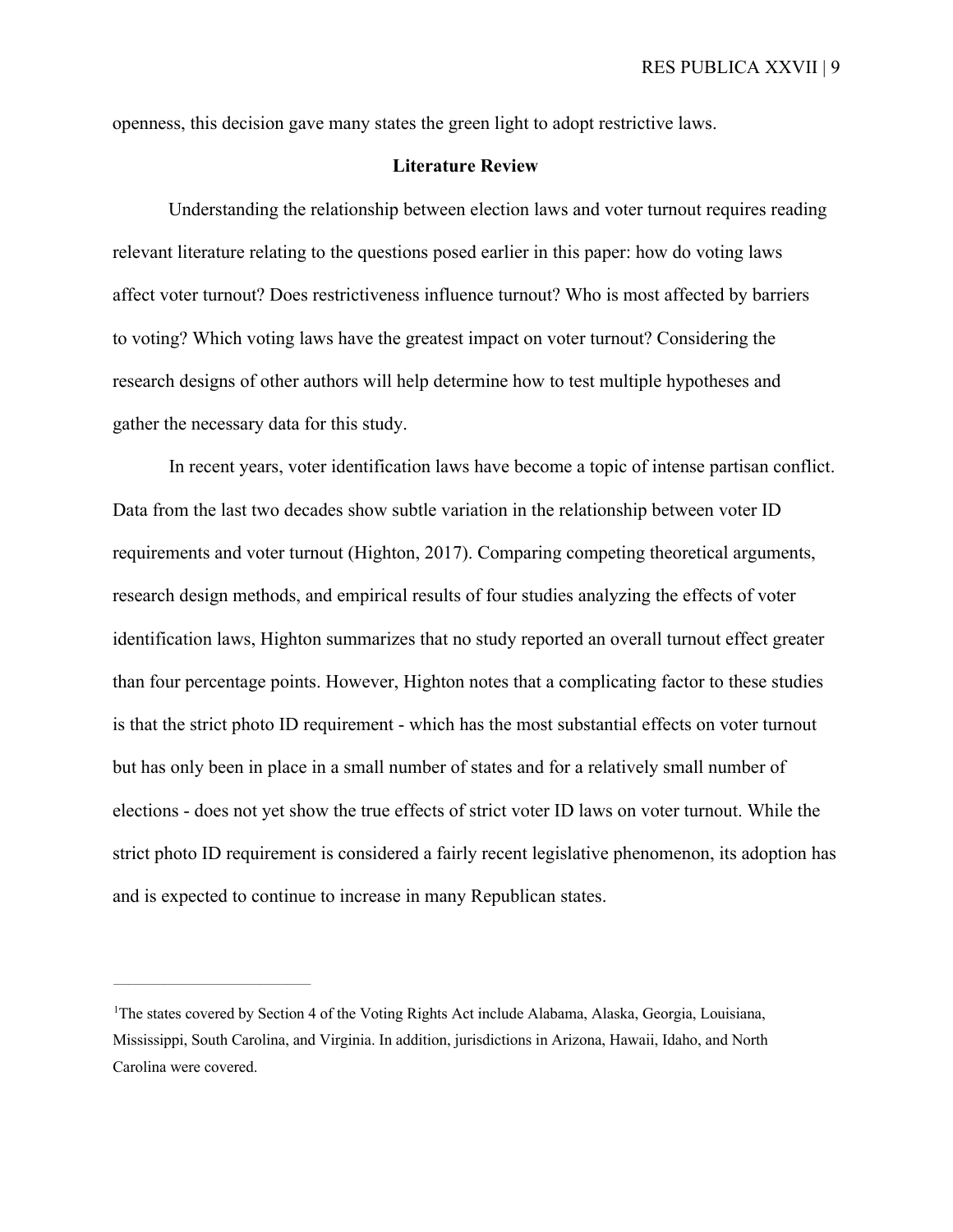To understand what variables influence states to propose election reform, Biggers and Hanmer (2017) attempt to provide theoretical insight on how changes in political power influence the adoption of identification laws. Using event history analysis from 1972 to 2013, the authors find that the propensity to adopt restrictive voter identification laws is greatest when control of the governor's office and legislature *switches* to Republicans. The authors also find that the greater diversity in a state's racial and ethnic composition, the more likely Republicans are to enact restrictive voter identification laws once in office. The results from Biggers and Hanmer stress the importance of partisan conflict and a switch in party control in determining a state's likelihood to adopt stricter voting laws. However, these factors are not the only determinants of proposal and passage of stricter voting legislation.

Bentele and O'Brien (2013) also consider the dramatic increase in the proposal and adoption of restrictive voting laws from 2006-2011. Examining conditions that may shape electoral reform policy, the authors find evidence supporting their hypothesis that "targeted demobilization" of minority voters and African Americans is a main factor influencing the passage and proposal of restrictive voter legislation in Republican states. Using voter turnout data, the authors find that "both larger proportions of African American residents and higher levels of minority turnout in the previous presidential election are significantly associated with more proposed legislation" in Republican-dominated states (p.1096). The only other factor associated with an increase in restrictive legislation proposals is in states with larger increases in class-biased turnout (higher turnout among lower-income voters relative to wealthy voters). States with a higher percentage of African Americans in their racial composition as well as a greater preference and strength of an unencumbered Republican majority in the state legislature were more likely to see passage of restrictive legislation in 2011.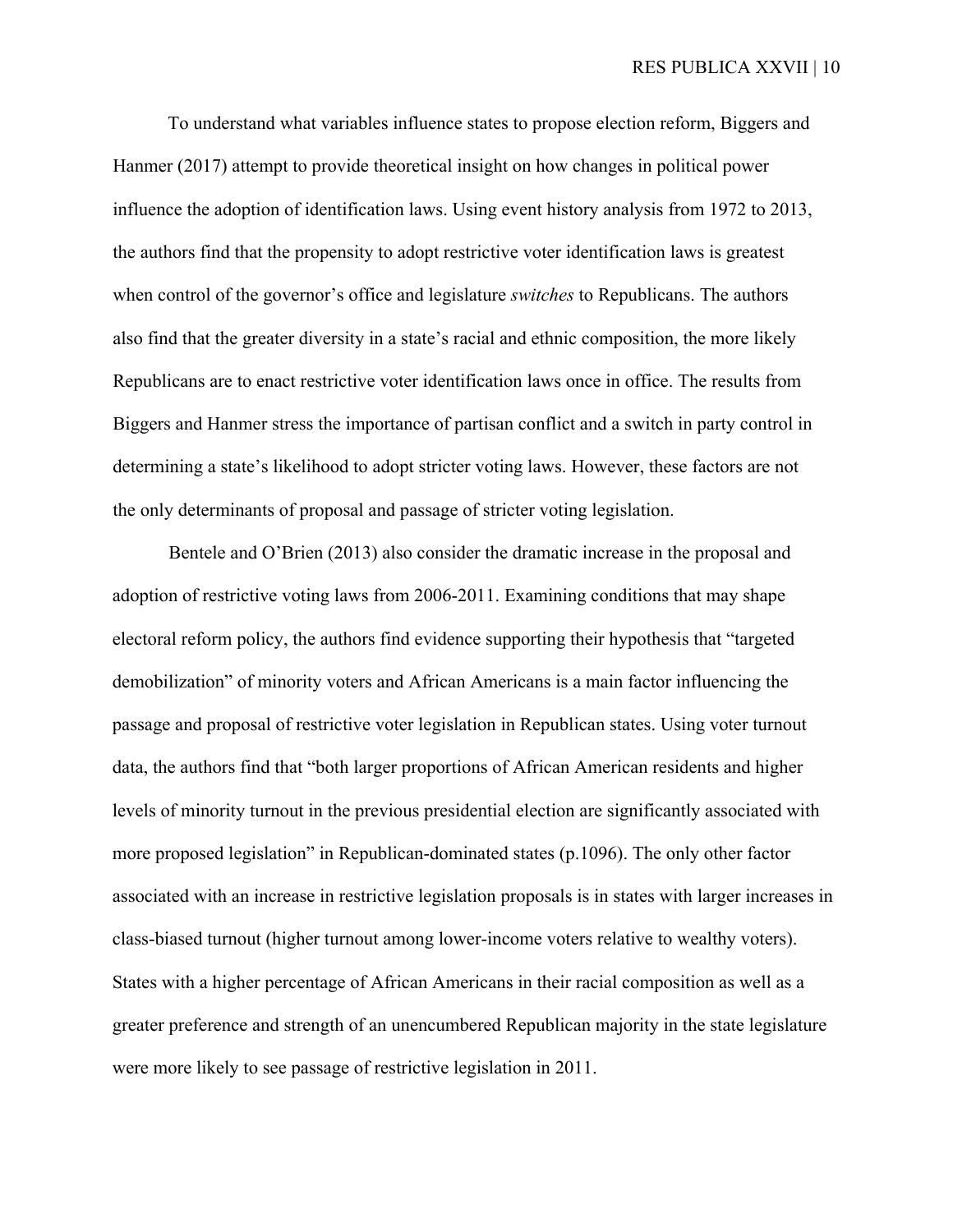Similarly, Hajnal et al (2017) explore the effects of voter identification laws on voter turnout of racial and ethnic minorities. The article examines which party ID/ideological base is most affected by voter ID laws. By analyzing data from the Cooperative Congressional Election Studies (CCES) on individual voter turnout from 2006 to 2014 and strictness of voter identification laws in place in each state from the National Conference of State Legislatures (NCSL), the authors find that strict voter ID laws alter voter turnout in favor of whites and those on the political right. The authors conclude that these laws diminish minority participation and increase the voter turnout differential between whites and nonwhites, leaving minority voters with unequal representation.

Foley et. al (2021) consider the differential experiences of voting barriers and voting policies in midterm elections. The authors analyze who benefits the most from policies designed to mitigate voting barriers. Using pre and post 2018 midterm election panel surveys in Wisconsin, the authors find that Black voters estimate greater commute times in getting to the polls (9 minutes versus 6.5 minutes for non-Black voters) and Hispanic voters report longer wait times once they are there (11 minutes versus 5 minutes for non-Hispanic voters).

Many scholars also consider early voting laws as another voting method influencing voter turnout. While many states offer early in-person voting (EIP), the degree of early voting access can vary by the overall total EIP hours, evening hours, Saturday hours, Sunday hours, and the number of early voting sites available. In Neeley and Richardson's (2001) study on the effects of early voting on voter turnout, they ask the questions "who is early voting?" and "does early voting increase turnout?" The authors find that there tends to be few differences between the demographics of early voters and regular voters; and the "age, race, and income variables suggest that early voting has not had a strong mobilization effect on the disadvantaged groups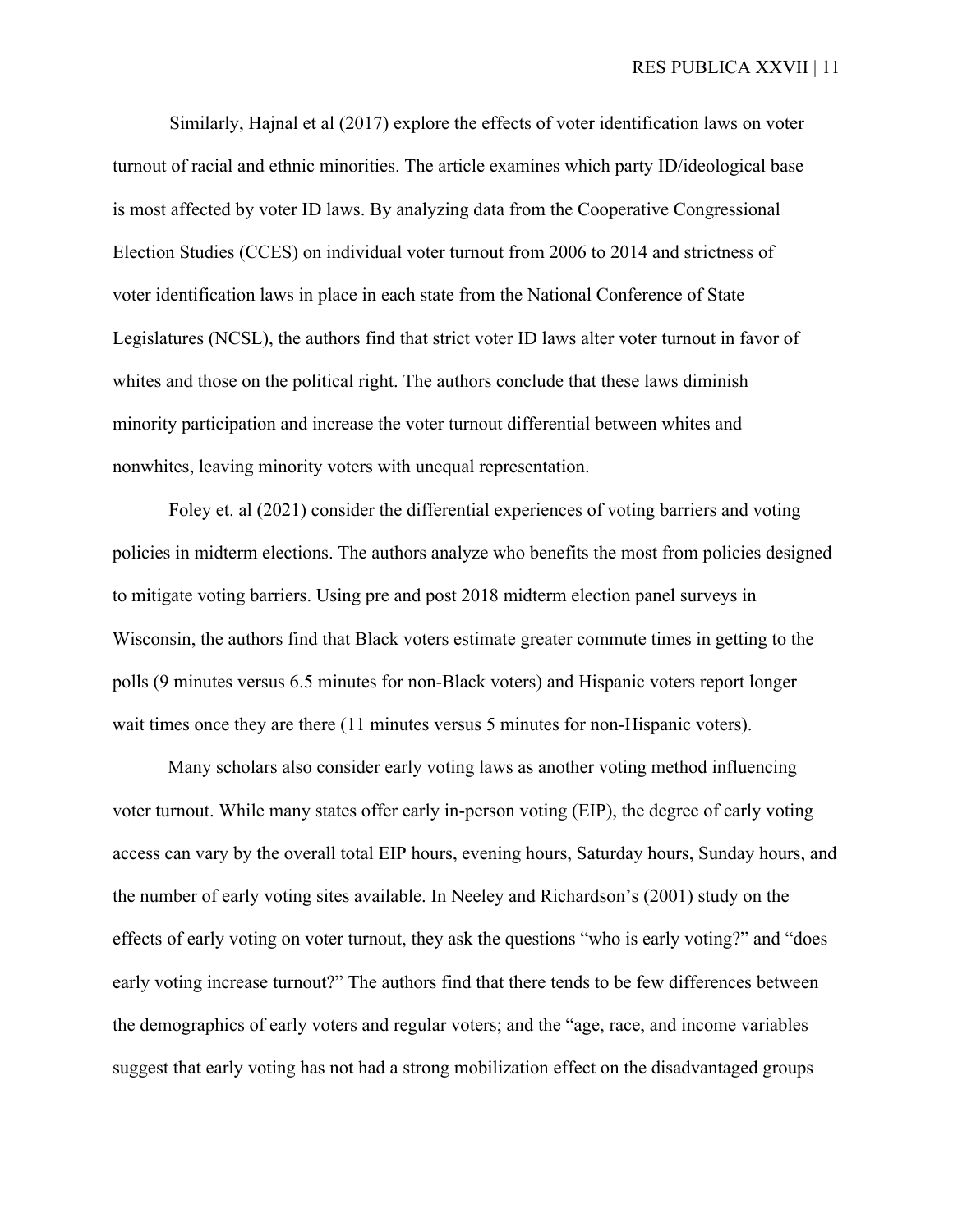for which the law was intended" (p.387). In a bivariate analysis, the strongest effects of early voting appear to work in the contrary direction: the wealthiest respondents use early voting at a significantly higher level than lower-class voters.

Additionally, two separate articles analyze the effects of early voting laws in particular states: North Carolina and Ohio. Using publicly available individual-level voting records from the North Carolina State Board of elections, Walker et al. (2019) study the effects of early voting changes on county-level voter turnout in the 2016 general election compared to the 2012 election. While early voting policies varied by county, the authors find little evidence and no systematic patterns to support a direction or statistically significant effect of early voting changes on voter turnout. In a different article studying the effects of early voting on voter turnout from 2008 to 2012, authors used voter registration data in Ohio to compare voter turnout amongst individuals who live in the same 2x2 mile square block but in different counties (Kaplan et al., 2020). Between 2008 and 2012, after a 2010 homogenization law, only 2 counties increased the number of days of early voting whereas 20 counties decreased early voting. The authors find per additional day of early voting, voter turnout increased 0.22 percentage points with greater positive impacts on women, Democrats, independents, and those of child-bearing and working age but do not find statistically significant results for increased evening hours or Sunday voting availability.

Larocca and Klemanski (2011) provide an empirical analysis on the effects of state-level election laws and reforms on voter turnout in the 2000, 2004, and 2008 presidential elections. Indicating the years that states adopted each of the reforms, the authors define and analyze the restrictiveness of six different methods of voting: universal mail voting, permanent no-excuse absentee voting, nonpermanent no-excuse absentee voting, early in-person voting, Election Day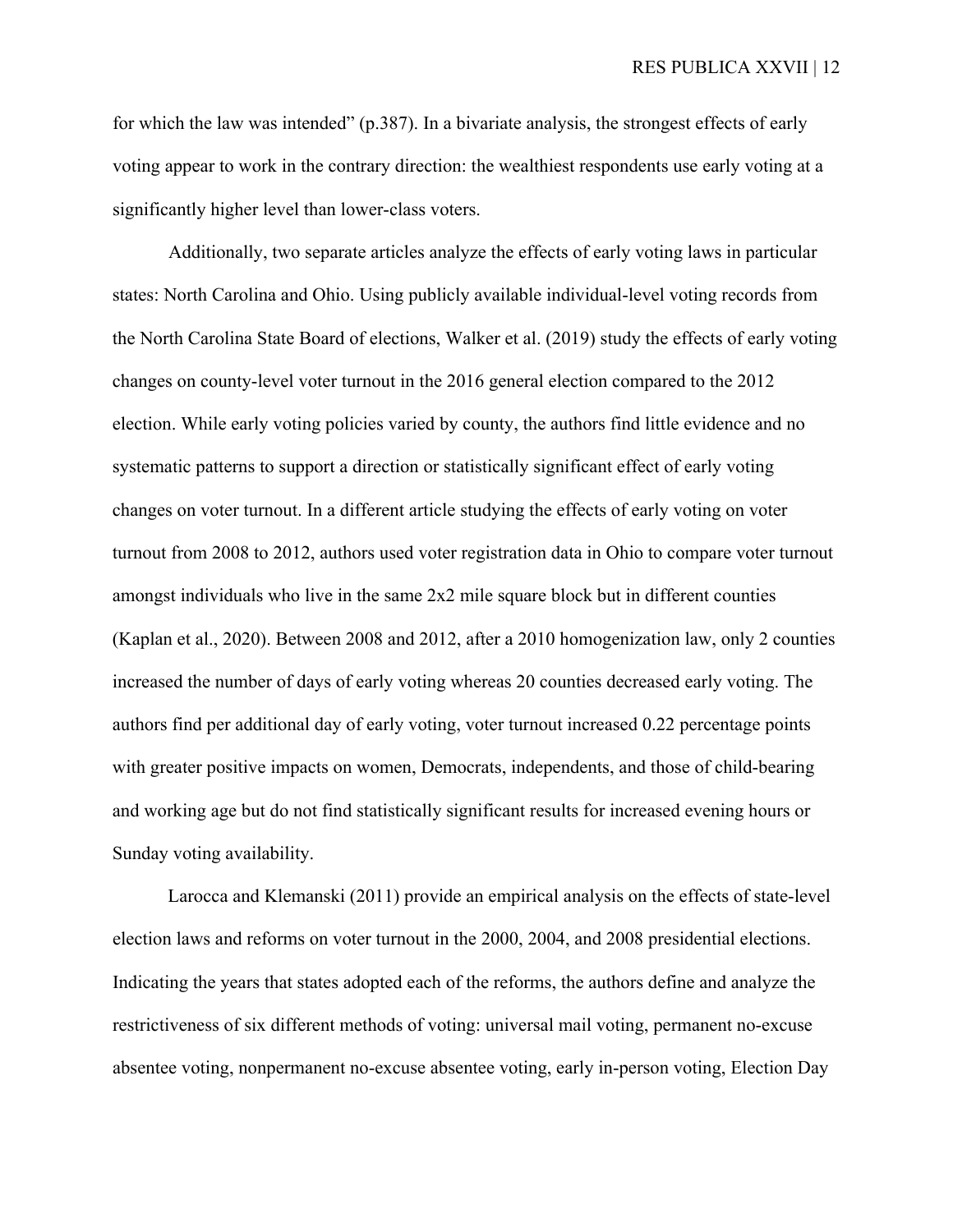registration, and voter identification requirements. The authors use the aforementioned costbenefit model of voter turnout to hypothesize that voting methods that require the least number of trips and tasks to vote will contribute to a higher voter turnout. Using data from Current Population Surveys (CPS) to determine voter turnout by state, the authors find evidence to support their hypothesis. Permanent and nonpermanent no-excuse absentee voting and Election Day registration were all found to increase the probability of turnout. Early in-person voting had a negative impact on voter turnout, which is expected as this voting method does not reduce the costs of voting, according to their model. While universal mail-in voting did not yield statistically significant results, this could be due to low sample size (only Washington State had universal mail-in voting in the 2008 election).

The analysis from these articles converges around three important trends:

- (1) Republican states are more likely to adopt stricter voter laws and electoral reforms are stricter in Republican states
- (2) There are multiple factors influencing Republican states to propose and adopt restrictive voter legislation, including switch of party control and diversity in state characteristics

(3) Different voter regulation strategies have different effects on voter turnout Building on these trends, it is important to note the significance of *Shelby County v Holder* in allowing states and jurisdictions with histories of systemic racial discrimination in their voting laws to change election rules without review and preclearance from the federal government. In recent years, Republican states, including those not previously affected by Sections 4 and 5 of the Voting Rights Act, have shifted to more restrictive voting laws. My analysis will provide insight on the effects of state voting laws on voter turnout in the 2012, 2016, and 2020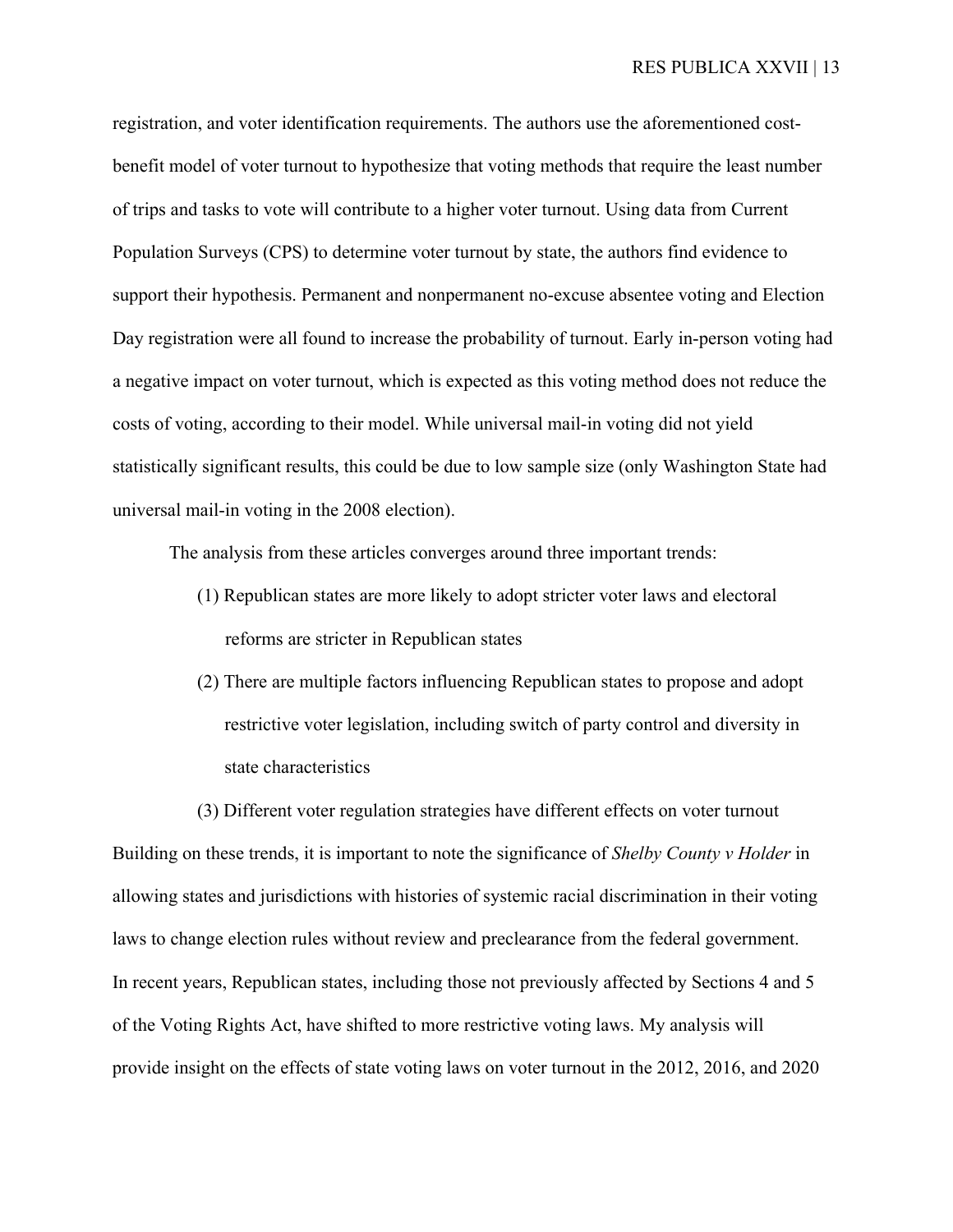presidential elections.

# **State Election Reforms: Defining its Component Parts**

As indicated by the literature review, researchers across studies define election reforms differently. Using four types of election reforms - early in-person voting, absentee voting, voter identification requirements, and voter registration deadlines - this study will look at the restrictiveness of voting laws in each of the fifty states. It is important to begin by defining and operationalizing these voting methods synonymous to the data and goals of the study. Restrictiveness will be measured on an index of 0-1, with 0 being the least restrictive and 1 being the most. Based on a state's election procedures for each voting method, the state will be scaled as a 0 or 1.0 (and in some cases a 0.5).

### **Early In-Person Voting (EIP)**

Early voting allows registered voters to cast ballots on specified days and at selected voting sites prior to Election Day. The rules on early voting such as the number of days, hours, etc. vary from state to state, and some states even choose not to offer early in-person voting. As previously mentioned, there are mixed results regarding the effectiveness of EIP voting on voter turnout. Restrictiveness is quantified by the number of days a state allocates for residents to cast an early in-person ballot. If a state does not offer early in-person voting, they are given a 1; a state with 0-15 days of early voting is a 0.5; and a state with more than 15 days of early voting is a 0.

## **Absentee Voting**

Absentee voting allows residents to vote by mail. An advantage to absentee voting is that it does not require the voter to be available on a particular day or at a particular time. As with early voting, states differ in their rules regarding absentee voting. There are two main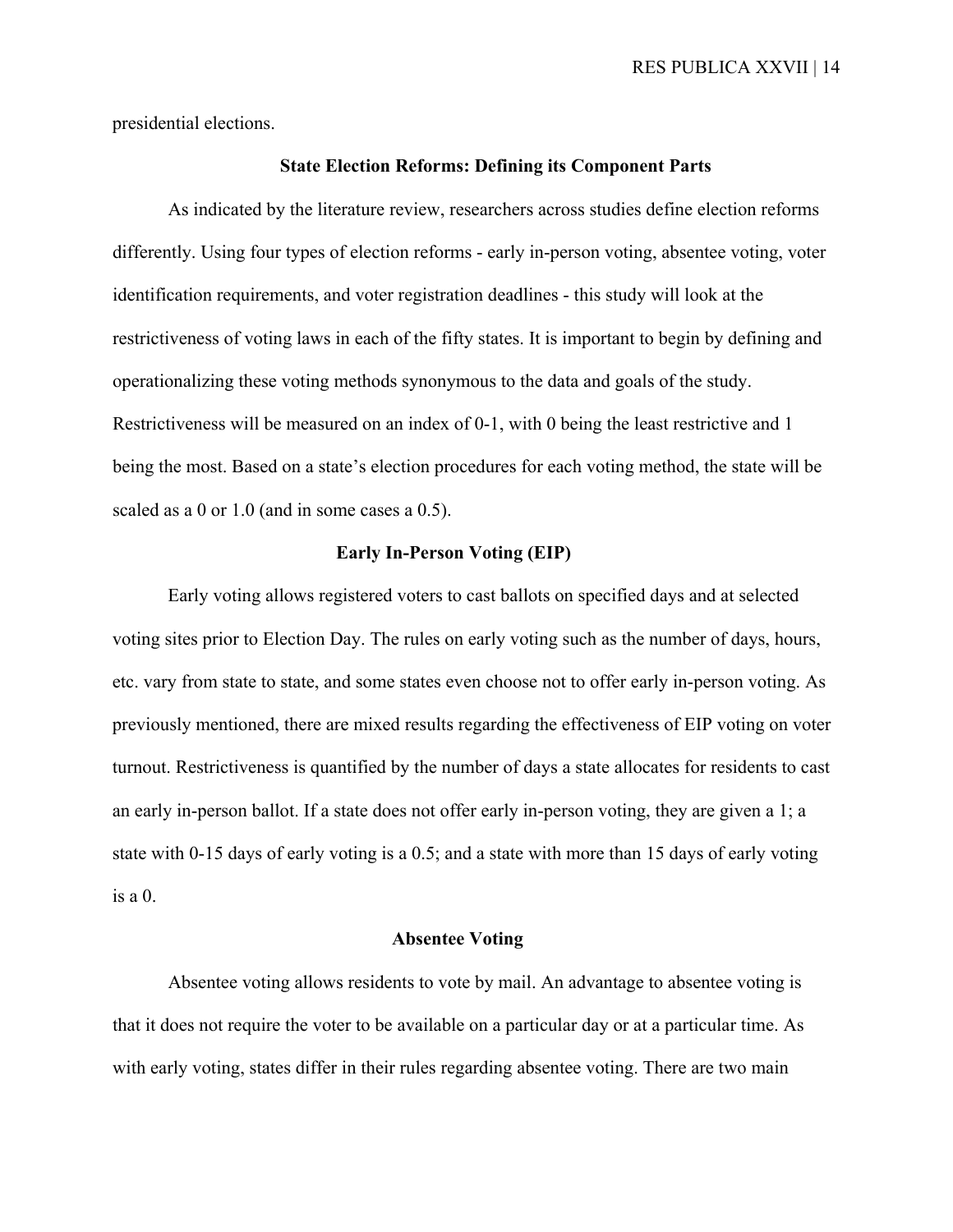types of absentee voting: no-excuse and excuse-required. No-excuse voting means that voters can apply for an absentee ballot without providing a reason whereas excuse-required means that voters must request and be approved to vote by absentee ballot based on a list of acceptable excuses. In this study, if a state requires an excuse, they are given a 1, and states that do not require an excuse are given a 0. In 2020, the index changes slightly to include states who automatically sent registered voters ballots or absentee voter applications as a 0, states who allowed COVID-19 fears to be listed as an excuse for all voters as a 0.5, and states who did not extend absentee accommodations to all voters as 1.

### **Voter Identification Requirements**

In recent years, voter identification requirements have become a topic of intense controversy. As the table below indicates, the number of states with no ID requirement has decreased over the last two decades as more states have implemented election reforms with stricter identification requirements (*NCSL*). Today, a majority of states have laws requesting or requiring voters to show some form of identification at the polls. If voters do not have the necessary identification, states can provide voters with alternatives. These alternatives fit into two categories: strict and non-strict. In strict states, voters without proper identification can cast a provisional ballot but must take additional steps after Election Day for their vote to be counted, such as returning to their election office within a few days to show identification. Nonstrict states allow the voter to cast a ballot without further action from the voter. For example, voters may cast a provisional ballot and sign an affidavit of identity. After Election Day, election officials use signature checks or other methods of identification to determine whether the voter was eligible and registered. Using this, states with strict identification requirements were counted as a 1 and states with non-strict ID requirements were a 0.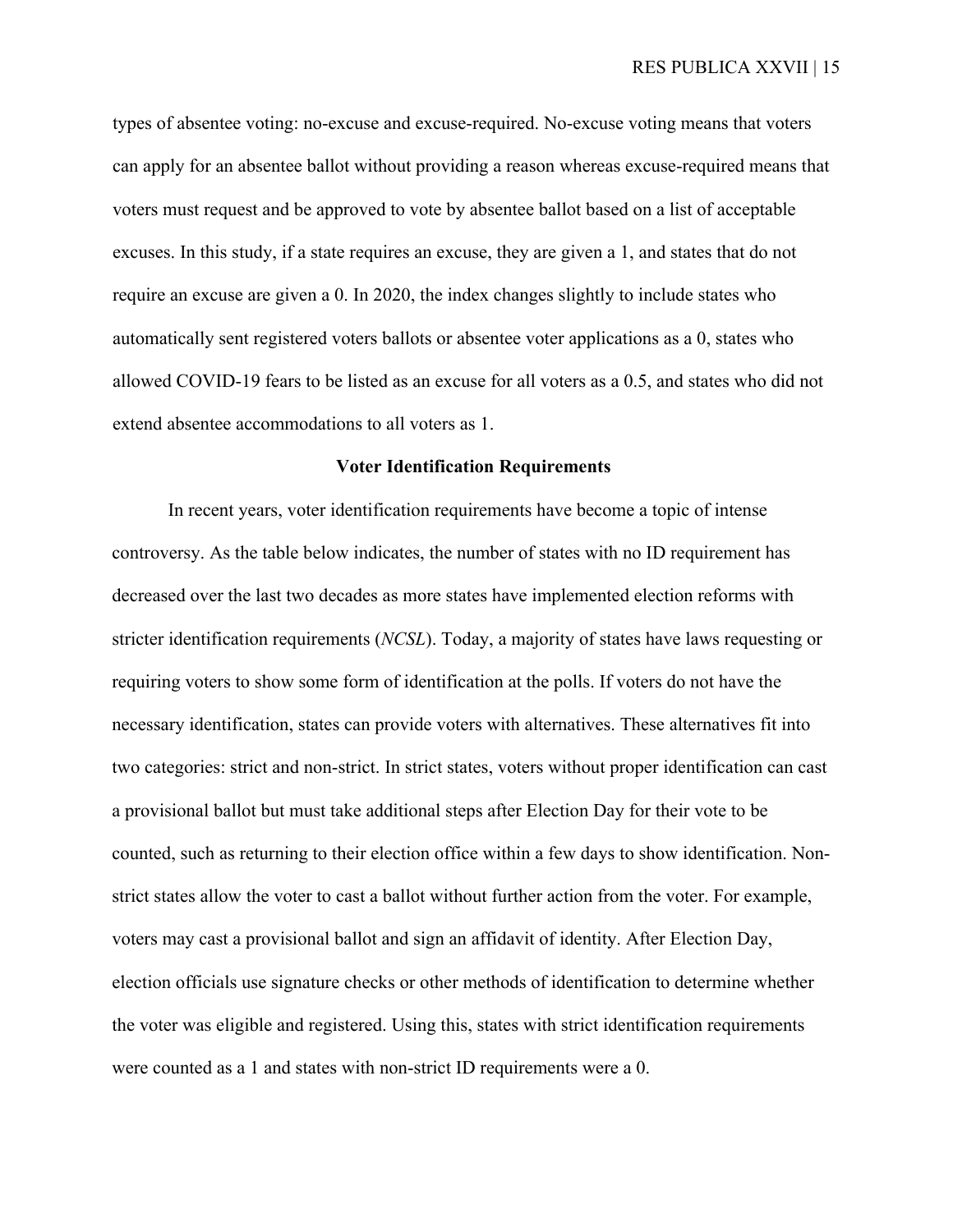

### **Voter Registration Deadlines**

Every state except North Dakota requires its citizens to register in order to vote. Voting registration deadlines vary drastically by state, with some states closing their registration periods 30 days or more before an election and others offering Election-Day voter registration. Therefore, states with Election-Day registration are given a 0; states whose registration deadlines are 1-15 days prior to Election Day are a 0.5; and states whose registration deadlines are more than 15 days from the election are a 1.

### **Research Design**

The first step in analyzing the effects of election reform on voter turnout is classifying and categorizing states according to their laws. Using the four aforementioned voting methods, this research codes each state based on the restrictiveness of their individual election laws. Additionally, these values are averaged to give each state an overall restrictiveness score. Researching the election laws in each state and reporting its values is based on data from the National Conference of State Legislatures (NCSL), the Brennan Center for Justice, NPR, and Ballotpedia. In addition to a state's restrictiveness, this study also controls for other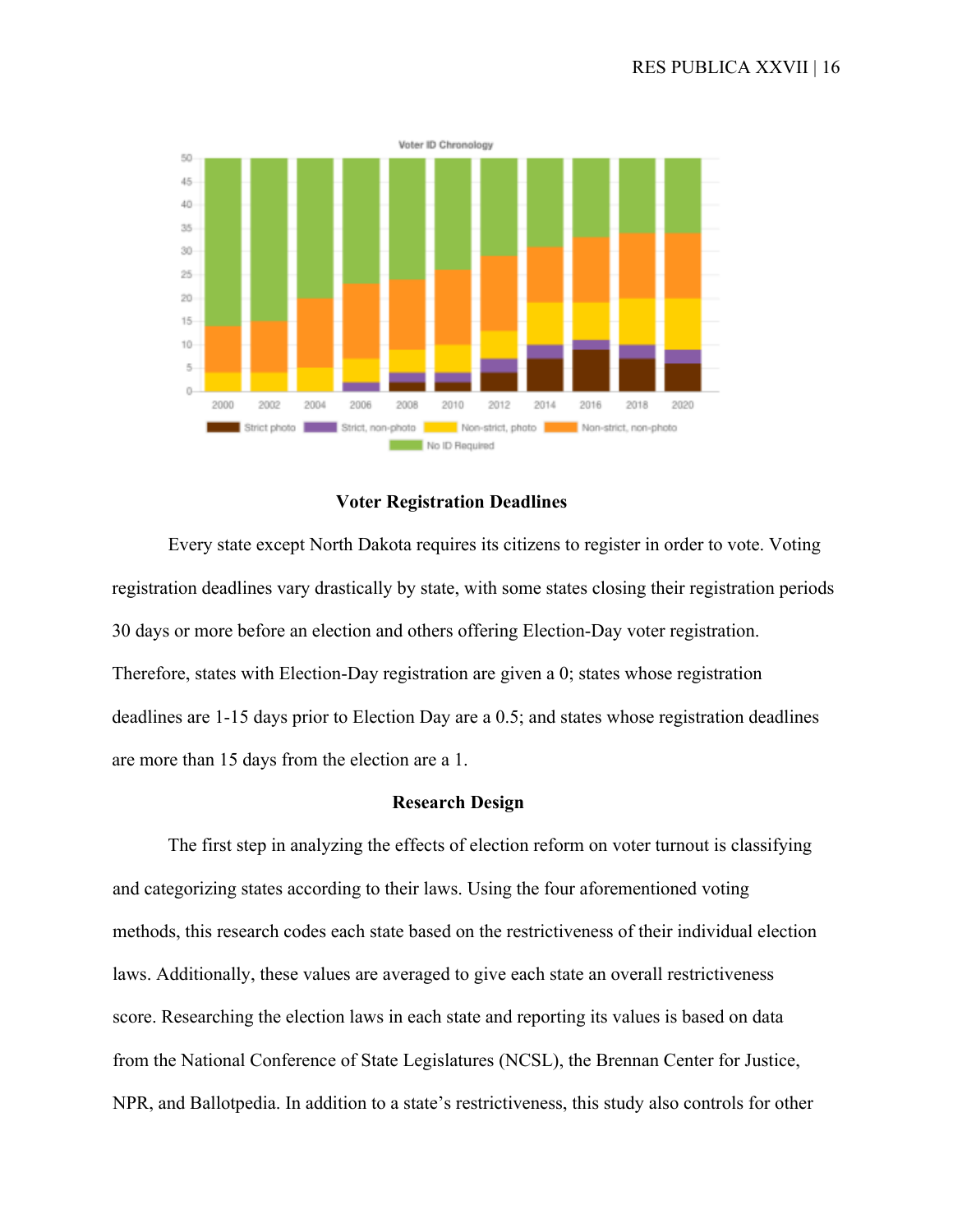independent variables which have been shown to have an effect on voter turnout. These variables include median age by state and percent population of the state with an undergraduate degree. The model originally included median household income by state and percent population of the state that is Black or African American as two other independent variables to factor into the analysis; however, these variables were removed from the model as they lacked statistical significance and experienced collinearity in a bivariate analysis. Information on these variables was retrieved from the National Center for Education Statistics (NCES) and the United States Census Bureau. Finally, based on turnout data from the Election Project, the dependent variable is the voting-eligible population turnout rate by state in three presidential election years - 2012, 2016, and 2020.

Using multiple regression analysis, the paper tests two main hypotheses. The first is that states with more restrictive voter laws will have a lower voter turnout than states with less restrictive voting laws. This is because states that are considered more restrictive often have measures in place that increase the burden of voting for individuals, yet they do not increase the burden for all voters equally. Studies have found that voting restrictions have the most negative effects on minority groups and poor people. Overall, these restrictions disenfranchise certain groups of voters, making it harder for individuals to vote and decreasing voter turnout. The second hypothesis is that voter registration deadlines will have the greatest impact on voter turnout. Using the cost-benefit model of voter turnout, an individual's decision to vote is affected by (1) the number of physical trips needed to vote and (2) the number of discrete tasks necessary to vote (Larocca and Klemanski, 2011). States that offer Election Day registration allow voters to register and vote all in one trip. In many states, the only documents needed to register are proof of residency and voter identification. States with Election Day registration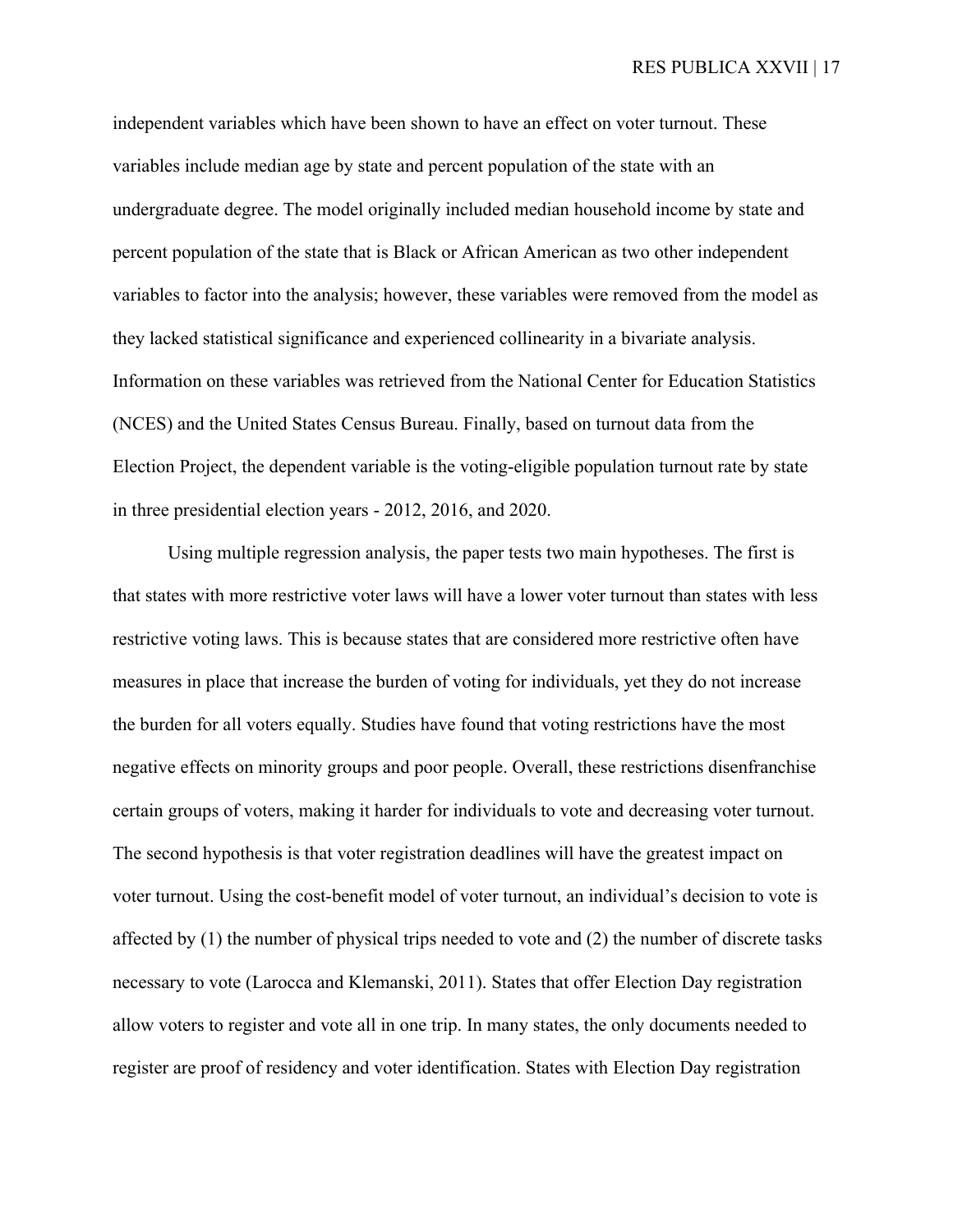provide a greater advantage to voters than states where voter registration closes more than 15 days prior to the election. Comparing other voting methods, the difference between most strict (1) and least strict (0) is not as significant. For example, while voter identification may differ from state to state, many U.S. voters possess photo identification and therefore, are not affected by the cost-benefit model. Additionally, early in-person voting still requires the same number of physical trips and discrete tasks in order to vote regardless of the number of days a state allows voters to cast a ballot. Because of this, voter registration deadlines will affect voter turnout more than other election laws.

While not a specific component of the hypothesis, it will also be compelling to look at trend lines across presidential election years, especially as major events have shaped the political landscape. For example, the 2013 Supreme Court decision of *Shelby County v Holder*  struck down on Section 4 of the Voting Rights Act, effectively ending the preclearance requirement of certain states and jurisdictions. Since then, the Brennan Center for Justice has consistently found many of these previously covered states engaging in significant efforts to disenfranchise voters. The research in this paper tests the validity of this data in the four voting law categories and its significance on voter turnout. In contrast, the COVID-19 pandemic had a significant impact on the 2020 election as many states made changes to their election laws which made it easier for individuals to vote. For example, many states requiring excuses for absentee ballots allowed voters to select "physical illness/disability" or "COVID-19" when requesting an absentee ballot. Other states automatically mailed absentee ballots to all their registered voters. As many states became less restrictive in their election laws, one would expect the average restrictiveness of a state to decrease and voter turnout to increase.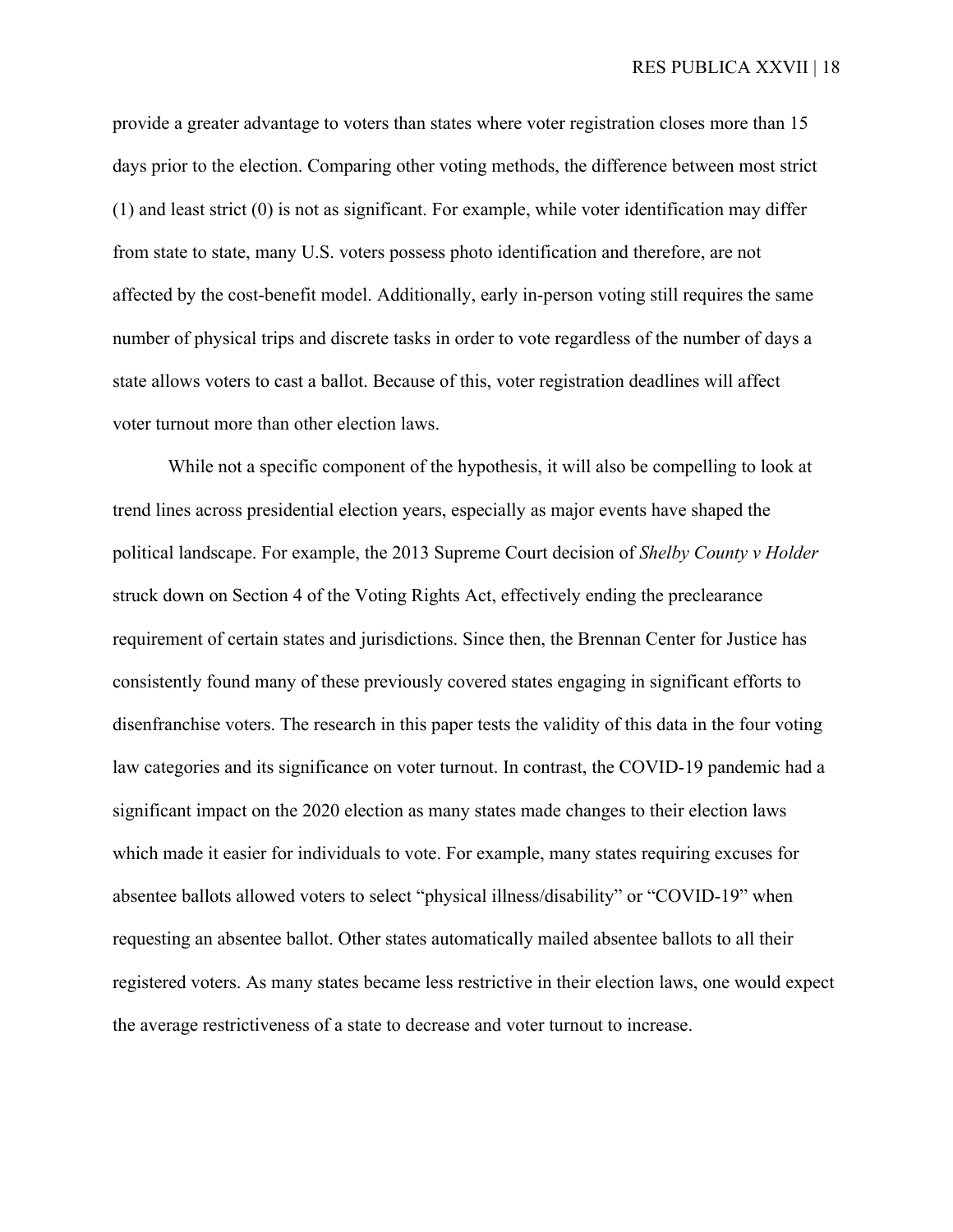### **Results**

Using SPSS software and linear regression models, the results of the study are presented below. Figure 1 reports the effects of states' average election law restrictiveness in the 2012 presidential election on state-level voter turnout. When considering the restrictive index for 2012, the results are significant at the 0.05 level. The data shows that for every 1 unit increase in restrictiveness, voter turnout decreases by a little over eight percent. Median age is significant at the 0.1 level and education at the 0.01 level and both show a positive correlation between the variable and voter turnout. The beta weights indicate that education is the most important determinant of voter turnout in this model. For 2016 (Figure 2), the average restrictiveness is highly suggestive, as the coefficient is significant at the 90% confidence level. In this case, for one unit increase in restrictiveness, voter turnout decreases by almost 5 percent. In this model, median age is more significant than in 2012 ( $p<0.05$ ). In 2016, education is still the most significant predictor of voter turnout (beta weight 0.451). For every one percentage point increase in the population of the state with an undergraduate degree, voter turnout increases by 0.522 percent. In 2020, the average restrictiveness index is significant at the 95 percent confidence level. The B coefficient reveals that for every 1 unit increase in restrictiveness, the voter turnout rate decreases by almost seven percent. Median age is significant at the 0.1 level and education at the 0.01 level. Combining average restrictiveness, age, and education, these variables explain almost 50 percent of the variance in voter turnout in the 2020 presidential election.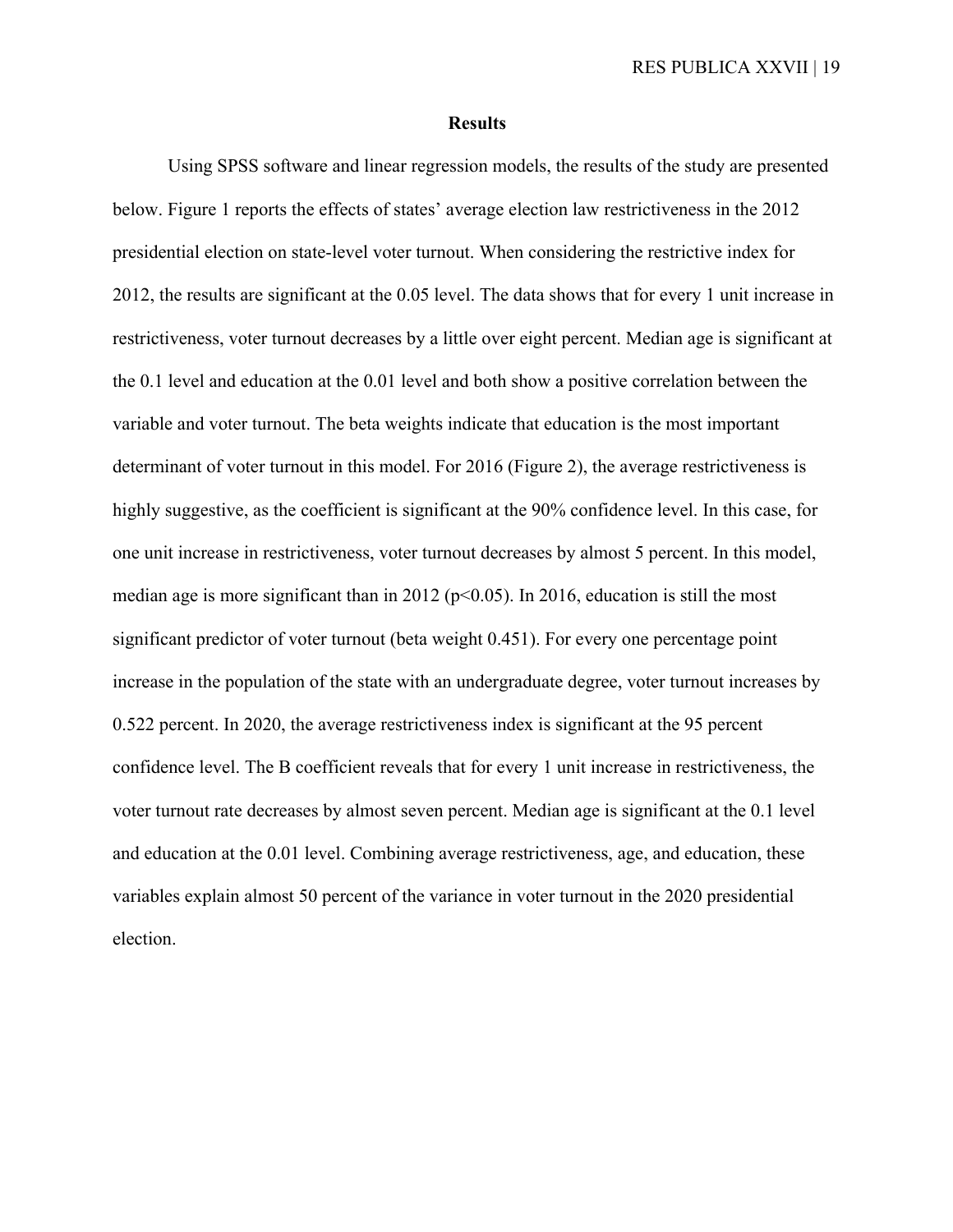# **Figure 1.**

| Model | R                 | R Square | Adjusted R<br>Square | Std. Error of<br>the Estimate |
|-------|-------------------|----------|----------------------|-------------------------------|
|       | .580 <sup>a</sup> | .336     | .293                 | 5.53174                       |

Median\_Age

#### **ANOVA**<sup>a</sup>

| Model |            | Sum of<br>Squares | df | Mean Square | F     | Sig.               |
|-------|------------|-------------------|----|-------------|-------|--------------------|
|       | Regression | 712.931           |    | 237.644     | 7.766 | < 001 <sup>b</sup> |
|       | Residual   | 1407.606          | 46 | 30.600      |       |                    |
|       | Total      | 2120.537          | 49 |             |       |                    |

a. Dependent Variable: Voter\_Turnout\_12

b. Predictors: (Constant), Education, Restrict\_Index\_12, Median\_Age

### Coefficients<sup>a</sup>

|       |                   | Unstandardized Coefficients |            | Standardized<br>Coefficients |          |       |
|-------|-------------------|-----------------------------|------------|------------------------------|----------|-------|
| Model |                   | в                           | Std. Error | Beta                         |          | Sig.  |
|       | (Constant)        | 21.354                      | 13.787     |                              | 1.549    | .128  |
|       | Restrict Index 12 | $-8.094$                    | 3.396      | $-.288$                      | $-2.384$ | .021  |
|       | Median Age        | .608                        | .347       | .213                         | 1.751    | .087  |
|       | Education         | .572                        | .149       | .464                         | 3.837    | < 001 |
|       |                   |                             |            |                              |          |       |

a. Dependent Variable: Voter\_Turnout\_12

# **Figure 2.**

#### **Model Summary**

| Model | R                | R Square | Adjusted R<br>Square                               | Std. Error of<br>the Estimate |
|-------|------------------|----------|----------------------------------------------------|-------------------------------|
|       | 629 <sup>a</sup> | .396     | .356                                               | 4.95235                       |
|       |                  |          | a. Predictors: (Constant), Education, Median, Age, |                               |

a. Predictors: (Consta<br>Restrict\_Index\_16

### **ANOVA**<sup>a</sup>

| Model |            | Sum of<br>Squares | df | Mean Square |        | Sig.               |
|-------|------------|-------------------|----|-------------|--------|--------------------|
|       | Regression | 738.321           | 3  | 246.107     | 10.035 | < 001 <sup>b</sup> |
|       | Residual   | 1128.184          | 46 | 24.526      |        |                    |
|       | Total      | 1866.505          | 49 |             |        |                    |

a. Dependent Variable: Voter\_Turnout\_16

b. Predictors: (Constant), Education, Median\_Age, Restrict\_Index\_16

### Coefficients<sup>a</sup>

|       |                   | Unstandardized Coefficients |            | Standardized<br>Coefficients |          |       |
|-------|-------------------|-----------------------------|------------|------------------------------|----------|-------|
| Model |                   | B                           | Std. Error | Beta                         |          | Sig.  |
|       | (Constant)        | 19.333                      | 12.431     |                              | 1.555    | .127  |
|       | Restrict Index 16 | $-4.780$                    | 2.509      | $-227$                       | $-1.905$ | .063  |
|       | Median Age        | .687                        | .310       | .256                         | 2.216    | .032  |
|       | Education         | 522                         | .139       | 451                          | 3.764    | < 001 |

a. Dependent Variable: Voter\_Turnout\_16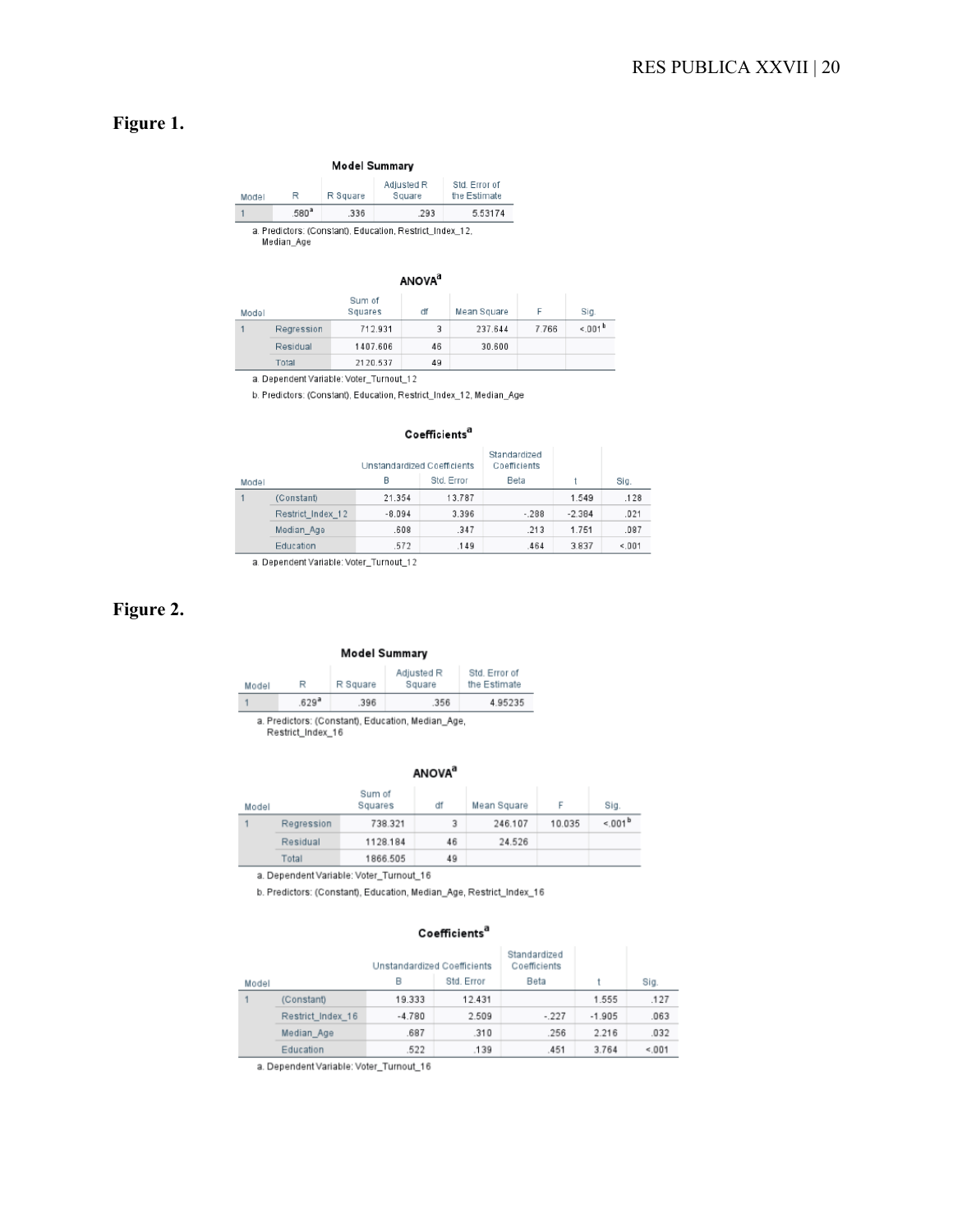## **Figure 3.**

| Model Summary |                   |          |                      |                               |  |  |  |
|---------------|-------------------|----------|----------------------|-------------------------------|--|--|--|
| Model         | R                 | R Square | Adjusted R<br>Square | Std. Error of<br>the Estimate |  |  |  |
|               | .726 <sup>a</sup> | .527     | .497                 | 4.13807                       |  |  |  |

### **ANOVA**<sup>a</sup>

| Model |            | Sum of<br>Squares | df | Mean Square | F      | Sig.               |
|-------|------------|-------------------|----|-------------|--------|--------------------|
|       | Regression | 878.824           | 3  | 292.941     | 17.107 | < 001 <sup>b</sup> |
|       | Residual   | 787.688           | 46 | 17.124      |        |                    |
|       | Total      | 1666.511          | 49 |             |        |                    |

a. Dependent Variable: Voter\_Turnout\_20

b. Predictors: (Constant), Education, Median Age, Restrict Index 20

|       |                   |                             | Coefficients <sup>a</sup> |                              |          |       |
|-------|-------------------|-----------------------------|---------------------------|------------------------------|----------|-------|
|       |                   | Unstandardized Coefficients |                           | Standardized<br>Coefficients |          |       |
| Model |                   | B                           | Std. Error                | Beta                         |          | Sig.  |
|       | (Constant)        | 34.418                      | 10.818                    |                              | 3.181    | .003  |
|       | Restrict_Index_20 | $-6.869$                    | 2.742                     | $-.278$                      | $-2.505$ | .016  |
|       | Median Age        | .439                        | .259                      | .173                         | 1.697    | .096  |
|       | Education         | 571                         | .121                      | 522                          | 4.700    | < 001 |

a. Dependent Variable: Voter\_Turnout\_20

In the next series of results, the four voting laws - early in-person, absentee, voter identification requirements, and registration deadlines - are analyzed independently in a linear regression model. Figure 4 reports that in 2012, early voting, absentee voting, and voter identification requirements did not have a significant effect on voter turnout. However, voter registration deadlines were significant at the 0.01 level - a 99% confidence interval. The B coefficient explains that as voter registration restrictiveness increases by 1 unit, voter turnout decreases by 7.5 percentage points. The data in Figure 5 again support voter registration deadlines as significant (p<0.05); for every 1 unit increase in voter registration restrictiveness, voter turnout decreases by a little more than four percent. Finally, Figure 6 indicates that in 2020, voter registration was significant at the 0.05 level. The B coefficient shows that for every one unit increase in voter registration deadlines alone, voter turnout decreases by three percent. As before, the 2020 model explains almost 50 percent of the variance.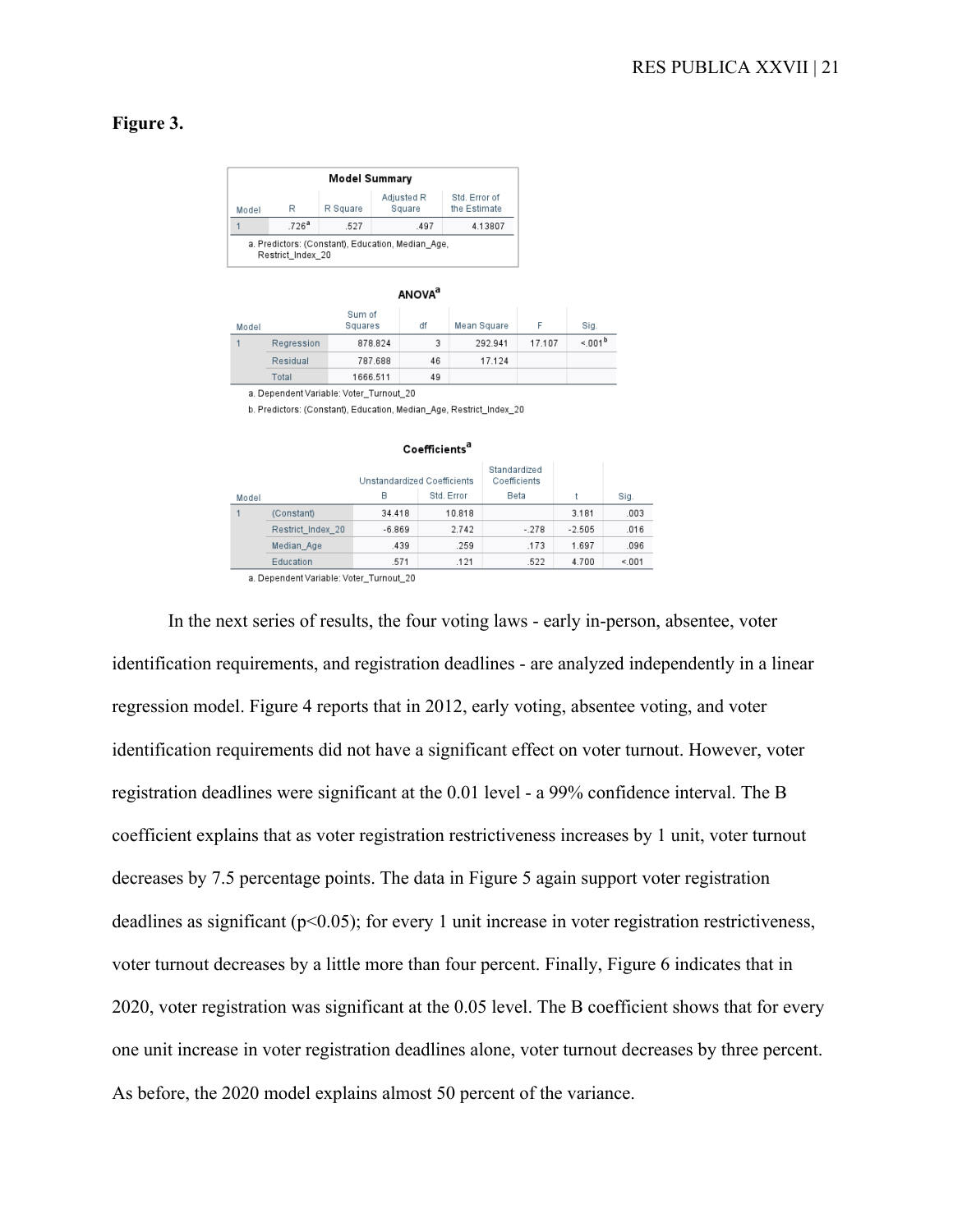# **Figure 4.**

| R                 | R Square | Adjusted R<br>Square | Std. Error of<br>the Estimate                            |
|-------------------|----------|----------------------|----------------------------------------------------------|
| .678 <sup>a</sup> | 459      | .384                 | 5.16470                                                  |
|                   |          |                      | a. Predictors: (Constant), Education, ID_12, Median_Age, |

#### **ANOVA**<sup>a</sup>

| Model |            | Sum of<br>Squares | df | Mean Square |       | Sig.     |
|-------|------------|-------------------|----|-------------|-------|----------|
|       | Regression | 973.551           | 6  | 162.259     | 6.083 | $1001^b$ |
|       | Residual   | 1146.986          | 43 | 26.674      |       |          |
|       | Total      | 2120.537          | 49 |             |       |          |

a. Dependent Variable: Voter\_Turnout\_12

b. Predictors: (Constant), Education, ID\_12, Median\_Age, Regis\_12, Absentee\_12,<br>Early\_Voting\_12

#### Coefficients<sup>a</sup>

|       |                 | Unstandardized Coefficients |            | Standardized<br>Coefficients |          |       |
|-------|-----------------|-----------------------------|------------|------------------------------|----------|-------|
| Model |                 | B                           | Std. Error | Beta                         |          | Sig.  |
|       | (Constant)      | 34.404                      | 14.144     |                              | 2.432    | .019  |
|       | Early Voting 12 | 2.179                       | 2.544      | .134                         | .856     | .397  |
|       | Absentee_12     | $-2.006$                    | 1.997      | $-144$                       | $-1.005$ | .321  |
|       | ID 12           | 1.919                       | 2.656      | .102                         | .723     | .474  |
|       | Regis_12        | $-7.687$                    | 2.018      | $-.461$                      | $-3.810$ | < 001 |
|       | Median Age      | .338                        | .345       | .118                         | .981     | .332  |
|       | Education       | .543                        | .140       | .441                         | 3.873    | < 001 |

a. Dependent Variable: Voter\_Turnout\_12

# **Figure 5.**

#### **Model Summary**

| Model                                                  | R                | R Square | Adjusted R<br>Square | Std. Error of<br>the Estimate |  |  |  |
|--------------------------------------------------------|------------------|----------|----------------------|-------------------------------|--|--|--|
|                                                        | 660 <sup>a</sup> | 435      | .356                 | 4.95225                       |  |  |  |
| a. Predictors: (Constant), Education, Early_Voting_16, |                  |          |                      |                               |  |  |  |

Median\_Age, ID\_16, Regis\_16, Absentee\_16

#### **ANOVA**<sup>a</sup>

| Model |            | Sum of<br>Squares                       | df | Mean Square |       | Sig.               |
|-------|------------|-----------------------------------------|----|-------------|-------|--------------------|
|       | Regression | 811.938                                 | 6  | 135.323     | 5.518 | < 001 <sup>b</sup> |
|       | Residual   | 1054.566                                | 43 | 24.525      |       |                    |
|       | Total      | 1866.505                                | 49 |             |       |                    |
|       |            | a. Dependent Variable: Voter_Turnout_16 |    |             |       |                    |

b. Predictors: (Constant), Education, Early\_Voting\_16, Median\_Age, ID\_16, Regis\_16,<br>Absentee\_16

### Coefficients<sup>a</sup>

|       |                 | Unstandardized Coefficients |            | Standardized<br>Coefficients |          |      |  |
|-------|-----------------|-----------------------------|------------|------------------------------|----------|------|--|
| Model |                 | B                           | Std. Error | Beta                         |          | Sig. |  |
|       | (Constant)      | 24.585                      | 13.269     |                              | 1.853    | .071 |  |
|       | Early Voting 16 | $-715$                      | 2.615      | $-047$                       | $-.273$  | .786 |  |
|       | Absentee 16     | .168                        | 2.242      | .013                         | .075     | .941 |  |
|       | ID 16           | $-322$                      | 1.927      | $-.021$                      | $-167$   | .868 |  |
|       | Regis_16        | $-4.109$                    | 1.817      | $-292$                       | $-2.262$ | .029 |  |
|       | Median Age      | .603                        | .328       | .225                         | 1.836    | .073 |  |
|       | Education       | .495                        | .142       | .427                         | 3.479    | .001 |  |

a. Dependent Variable: Voter\_Turnout\_16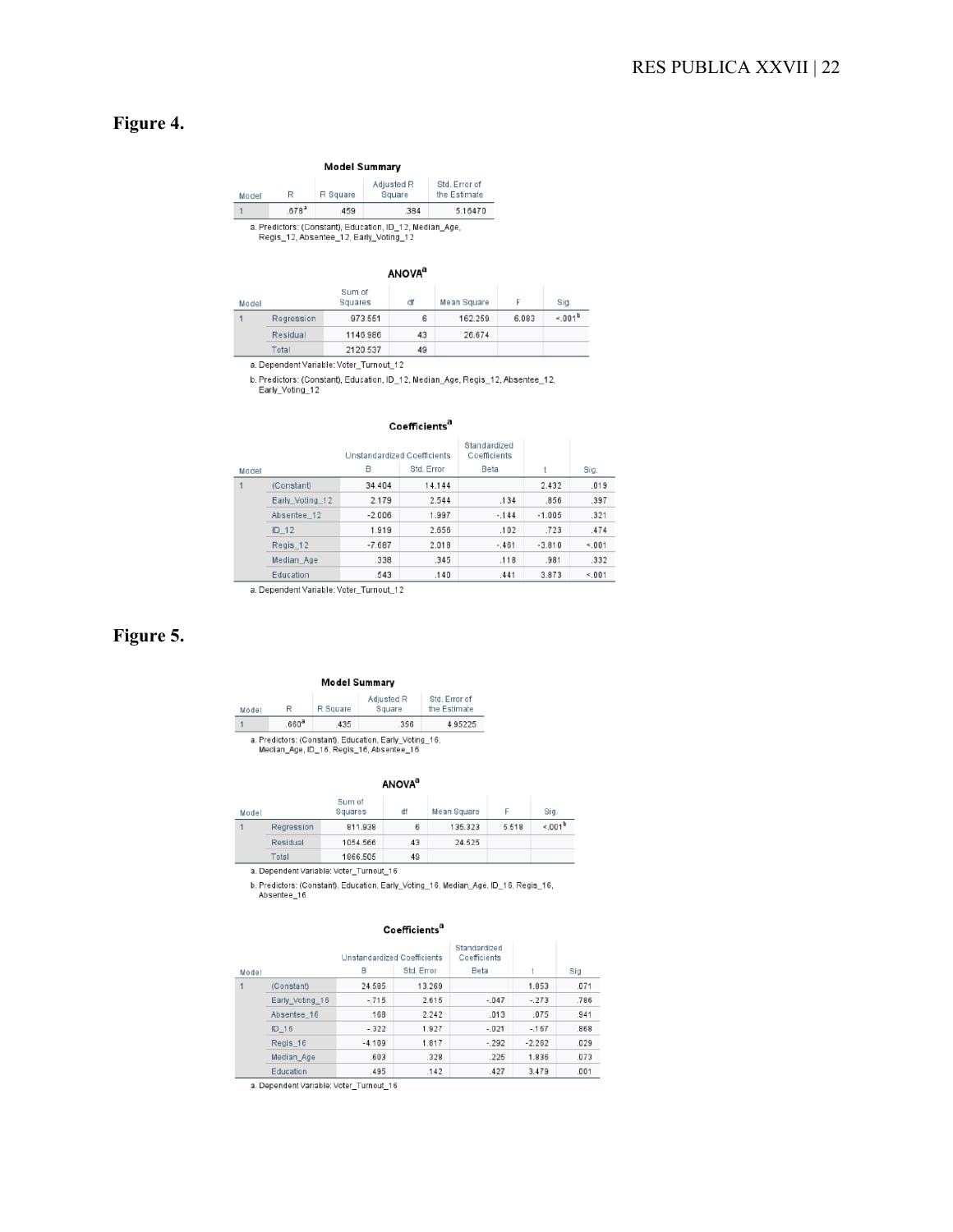# **Figure 6.**

|              |                                                                                                    | <b>Model Summary</b>             |                                                             |                           |                               |         |         |          |                    |  |
|--------------|----------------------------------------------------------------------------------------------------|----------------------------------|-------------------------------------------------------------|---------------------------|-------------------------------|---------|---------|----------|--------------------|--|
| R<br>Model   |                                                                                                    | Adjusted R<br>R Square<br>Square |                                                             |                           | Std. Error of<br>the Estimate |         |         |          |                    |  |
| $\mathbf{1}$ | .745 <sup>a</sup>                                                                                  | .555                             | .493                                                        |                           |                               | 4.15092 |         |          |                    |  |
|              | a. Predictors: (Constant). Education. Early Voting 20.<br>Median Age, ID 20, Regis 20, Absentee 20 |                                  |                                                             |                           |                               |         |         |          |                    |  |
|              |                                                                                                    |                                  |                                                             | <b>ANOVA</b> <sup>a</sup> |                               |         |         |          |                    |  |
| Model        |                                                                                                    | Sum of<br>Squares                | df<br>Mean Square                                           |                           |                               | F       | Sig.    |          |                    |  |
| $\mathbf{1}$ | Regression                                                                                         |                                  | 925.614                                                     | 6                         |                               | 154.269 |         | 8.953    | < 001 <sup>b</sup> |  |
|              | Residual                                                                                           |                                  | 740.897                                                     | 43                        |                               | 17.230  |         |          |                    |  |
|              | Total                                                                                              |                                  | 1666.511                                                    | 49                        |                               |         |         |          |                    |  |
|              | b. Predictors: (Constant), Education, Early_Voting_20, Median_Age, ID_20, Regis_20,<br>Absentee_20 |                                  |                                                             | Coefficients <sup>a</sup> |                               |         |         |          |                    |  |
|              |                                                                                                    |                                  | Standardized<br>Unstandardized Coefficients<br>Coefficients |                           |                               |         |         |          |                    |  |
| Model        |                                                                                                    |                                  | В                                                           | Std. Error                |                               | Beta    |         | t        | Sig.               |  |
| 1            | (Constant)                                                                                         |                                  | 30.967                                                      |                           | 11.327                        |         |         | 2.734    | .009               |  |
|              | Early Voting 20                                                                                    |                                  | $-2.469$                                                    |                           | 1.668                         | $-153$  |         | $-1.480$ | .146               |  |
|              | Absentee_20                                                                                        |                                  | $-1.105$                                                    |                           | 2.170                         |         | $-.064$ | $-.509$  | .613               |  |
|              | $ID_20$                                                                                            |                                  | .502                                                        |                           | 1.624                         |         | .033    | .309     | .759               |  |
|              | Regis_20                                                                                           |                                  | $-3.010$                                                    |                           | 1.442                         |         | $-244$  | $-2.087$ | .043               |  |
|              | Median Age                                                                                         |                                  | 522                                                         |                           | 266                           |         | 206     | 1.959    | .057               |  |

a. Dependent Variable: Voter\_Turnout\_20

.588

 $.126$ 

.538

4.657

 $4.001$ 

Education

The data in these figures is also broken down and reported in an average restrictiveness table which can be found here.<sup>2</sup> Comparing 2012 to 2016, 12 states became less restrictive and 11 states became more restrictive in their voting laws. Many of the states whose average restrictiveness increased were states previously covered by Sections 4 and 5 of the Voting Rights Act, including Louisiana, Mississippi, Virginia, North Carolina, and Idaho. The remaining states whose voting laws became more restrictive were also all Republican states.<sup>3</sup> In contrast, comparing 2016 to 2020, 21 states had a lower average restrictiveness in the 2020 election than in the 2016 election while 12 states became more restrictive.<sup>4</sup>

Jersey, North Dakota, South Dakota, Oklahoma, and Wisconsin.

—–———————————

<sup>2</sup> Table 1: https://docs.google.com/spreadsheets/d/1VImMsP1dyB3I8b7SSpwQrRMAls5MrjKtsxBUhdO7d Q8/edit#gid=1681647270

<sup>3</sup> These Republican states are Arkansas, Kansas, Kentucky, Missouri, Texas, and Wisconsin.

<sup>4</sup> The states that became more restrictive were Alaska, Arizona, Florida, Georgia, Maine, Minnesota, Montana, New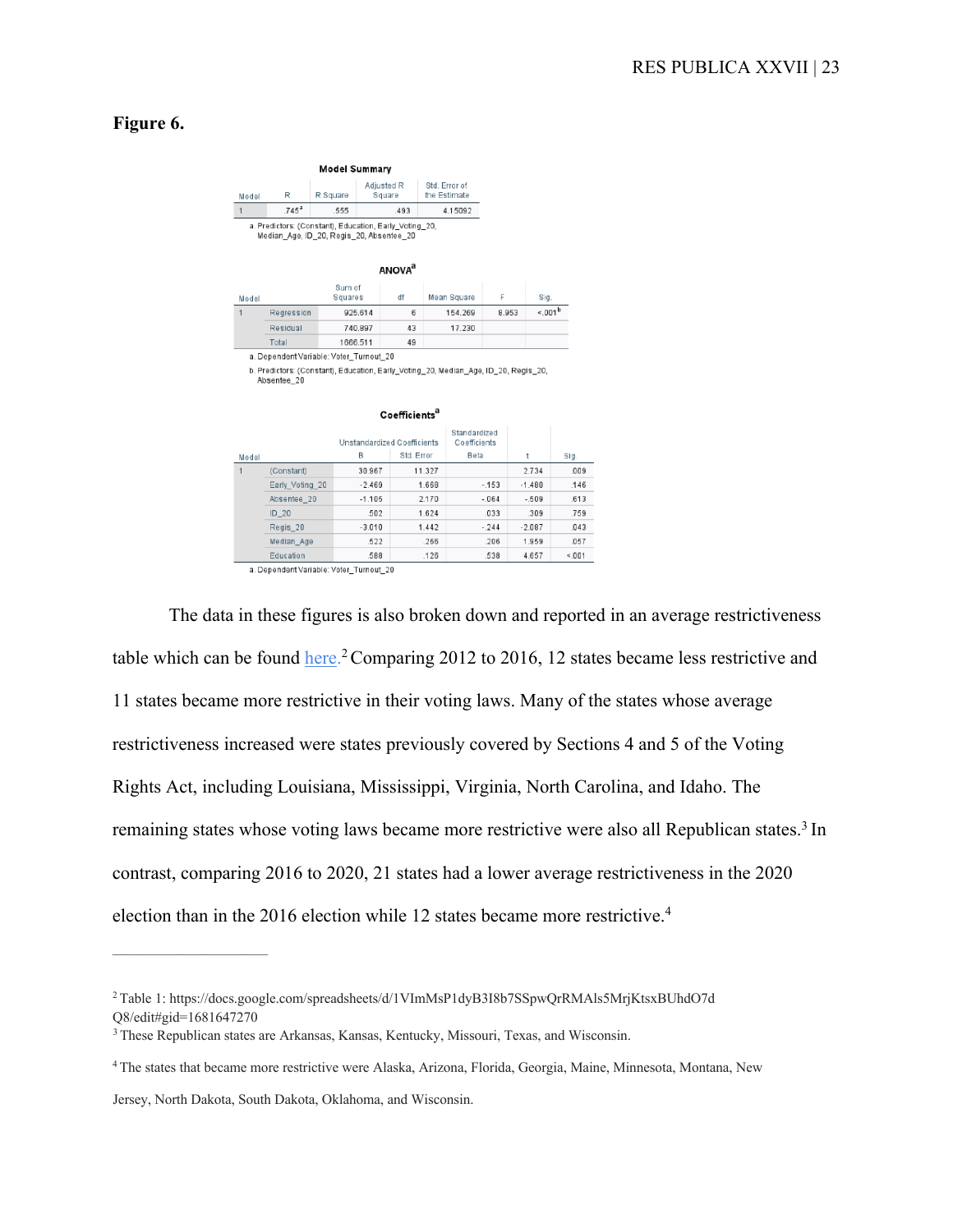## **Conclusion**

In conclusion, the results of this study provide interesting insight into the debate on electoral reform. As the data shows, voting law restrictiveness has a highly suggestive effect on voter turnout and voter registration deadlines have the greatest impact. As the average restrictiveness of voting laws increased, voter turnout decreased anywhere from 4.7 to 8.0 percent. In addition, voter registration deadlines were significant in all three election years. These results are supported by the cost-benefit model of voter turnout as discussed by Larocca and Klemanski, which argues that voting methods which decrease the number of tasks or the number of trips to vote will make it easier for individuals to cast a ballot and will increase voter turnout. While dated, Fenster's research (1994) on Election Day Registration is still noteworthy. Using a pre-post quasi-experimental design, Fenster estimated that a nationwide law allowing Election Day Registration would increase voter turnout by 5%. This one-step system decreases the cost of voting more than the least restrictive policies of early in-person voting, absentee voting, and voter identification requirements.

The historical events surrounding each election year also shed some light on the categorization of voting laws. For example, the 2013 Supreme Court decision of *Shelby County v Holder* gave states previously covered by Sections 4 and 5 of the Voting Rights Act the freedom to change election laws. It should also be noted that this decision may have incentivized states not covered in this provision of the Voting Rights Act to become more restrictive. By 2016, all 11 states that became more restrictive were Republican, and 5 of those states were previously covered by Section 4. In 2020, many states eased voting restrictions as a result of the COVID-19 pandemic. Nearly all states implemented at least one type of accommodation to ease the burden of voting. For example, many states requiring excuses for absentee ballots allowed voters to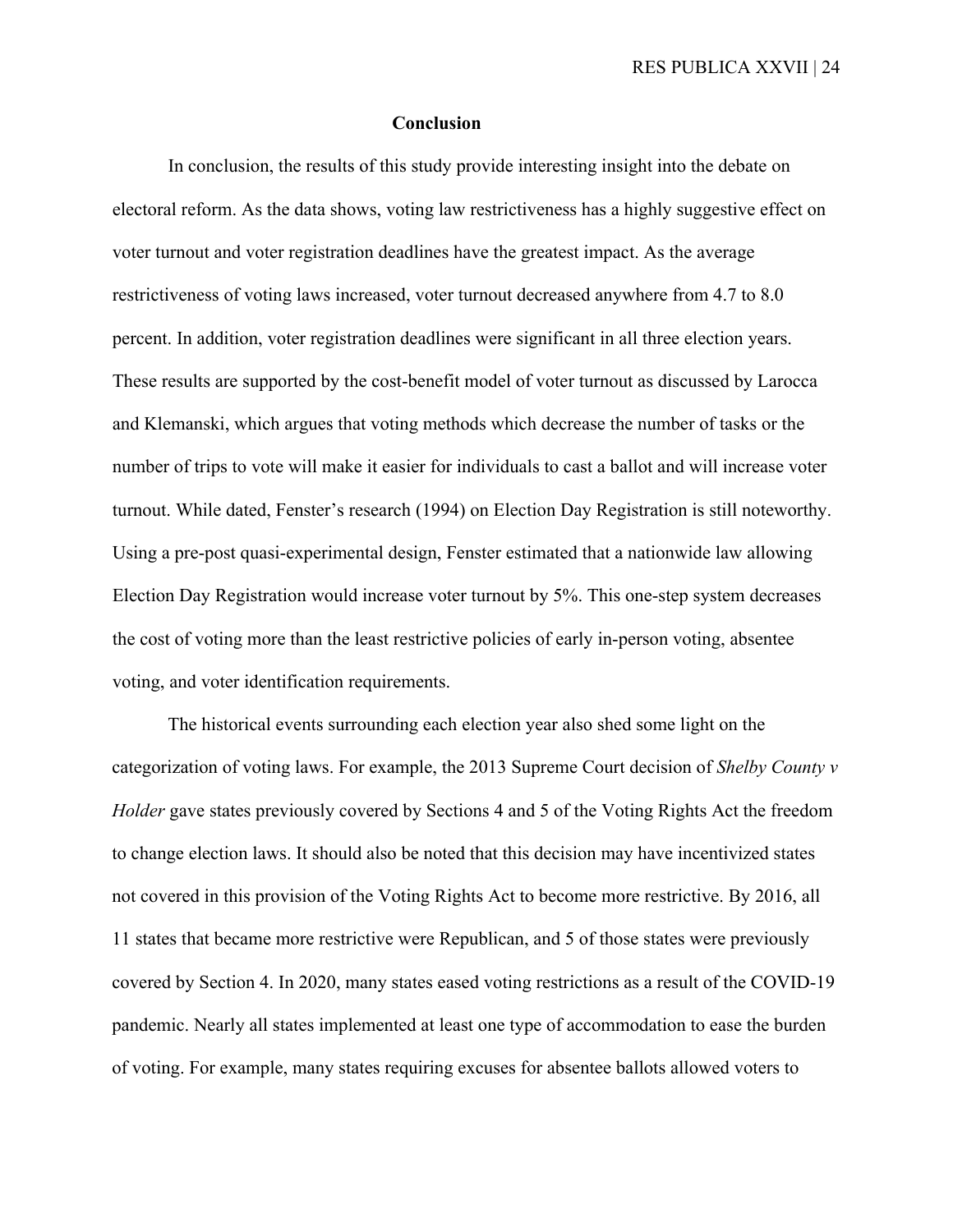select "COVID-19" when requesting an absentee ballot. Other states automatically mailed absentee ballots or applications to their registered voters. As Table 1 highlights, average restrictiveness in 21 states decreased in the 2020 election. These effects on voter turnout are visible in the data, as the 2020 model with average restrictiveness explains almost 50% of the variance. However, as many of the 2020 election accommodations were temporary and as some states have already proposed and adopted more restrictive laws since the election, it will be important to track how states proceed in coming years and to follow the long-term trends this data produces.

Finally, while not a focus of this study but as the literature review discusses, voting laws and other barriers (informational, motivational, procedural) to voting have unequal effects on voters. Many restrictions have a disproportionately negative impact on low-income voters and voters of color. In future studies, it would be compelling to do more research on *who* is most affected by these specific voting laws and policies.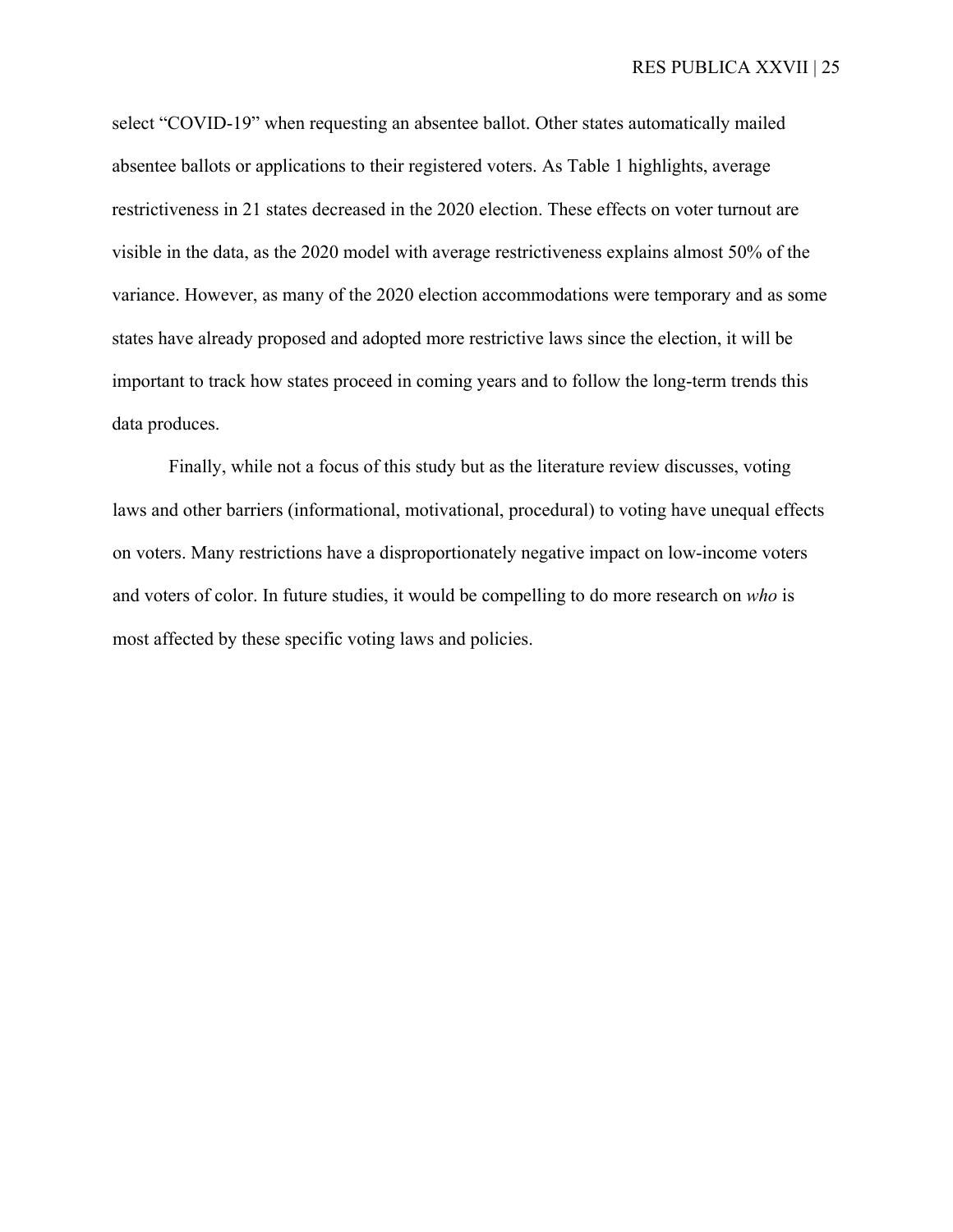## **References**

- Bentele, K. G., & O'Brien, E. E. (2013). Jim Crow 2.0? Why States Consider and Adopt Restrictive Voter Access Policies. *Perspectives on Politics*, 11(4), 1088– 1116. www.jstor.org/stable/43280932.
- Biggers, D. R., & Hanmer, M. J. (2017). Understanding the Adoption of Voter Identification Laws in the American States. *American Politics Research*, 45(4). 560–588. doi:10.1177/1532673X16687266.
- Burden, B. C., & Gaines, B. J. (2015). Presidential Commission on Election Administration: Absentee and Early Voting: Weighing the Costs of Convenience. *Election Law Journal: Rules, Politics, and Policy,* 14(1), 32-37.
- Burden, B. C., et al. (2014). Election Laws, Mobilization, and Turnout: The Unanticipated Consequences of Election Reform: ELECTION LAWS, MOBILIZATION, AND TURNOUT. *American journal of political science*, 58(1),

95–109.

- Can Likely U.S. Voter Models Be Improved? *Pew Research Center Methods*, Pew Research Center, 30 May 2020.
- Election 2016: Restrictive Voting Laws by the Numbers. *The Brennan Center for Justice,*  28 September 2016.
- Fenster, M. J. (1994). The Impact of Allowing Day of Registration Voting On Turnout in U.S. Elections From 1960 To 1992: A Research Note. *American Politics Quarterly*, 22(1), 74–87, doi:10.1177/1532673X9402200105.
- Foley, J. M., et al. (2021). Free and Fair? The Differential Experiences of Voting Barriers and Voting Policies in American Midterm Elections. *International Journal of Public Opinion Research,* 1-10.
- Gronke, P., et al. (2007). Early Voting and Turnout. *Political Science and Politics* 40(4), 639–645.
- Hajnal, Z., et al. (2017). Voter Identification Laws and the Suppression of Minority

Votes. *Journal of Politics*, 79(2), 363–379. *EBSCOhost*, doi:10.1086/688343.

Henderson, G., & Hurt, A. (2012). Election 2012: Early and Absentee Voting, By State. *NPR*, 2012. Web.